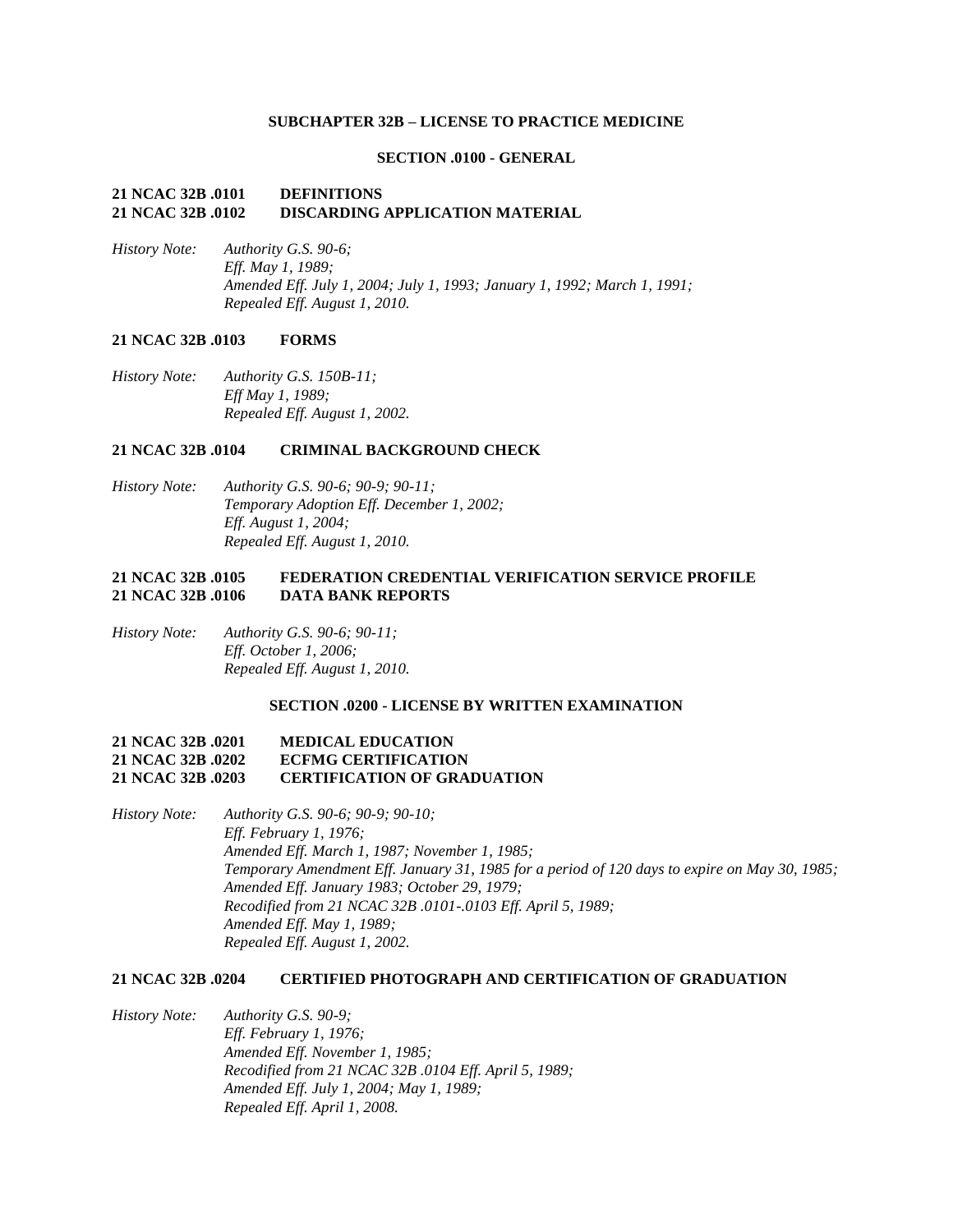#### **21 NCAC 32B .0205 CITIZENSHIP**

*History Note: Filed as a Temporary Repeal Eff. February 16, 1990, for a period of 135 days to expire on July 1, 1990; Filed as a Temporary Repeal Eff. September 5, 1989 for a period of 180 days to expire on March 3, 1990; Filed as a Temporary Amendment Eff. January 31, 1985 for a period of 120 days to expire on May 30, 1985; Statutory Authority G.S. 90-9; Eff. February 1, 1976; Amended Eff. November 1, 1985; May 1, 1985; Recodified from 21 NCAC 32B .0105 Eff. April 5, 1989; Amended Eff. May 1, 1989; ARRC Objection Lodged October 19, 1989; ARRC Objection Lodged March 15, 1990; Repealed Eff. May 1, 1990.*

#### **21 NCAC 32B .0206 APPLICATION FORMS 21 NCAC 32B .0207 LETTERS OF RECOMMENDATION**

*History Note: Authority G.S. 90-9; 90-11; Eff. February 1, 1976; Amended Eff. November 1, 1985; Recodified from 21 NCAC 32B .0106 Eff. April 5, 1989; Recodified from 21 NCAC 32B .0107 Eff. April 5, 1989; Amended Eff. July 1, 2004; May 1, 1989; Repealed Eff. April 1, 2008.*

### **21 NCAC 32B .0208 MILITARY STATUS**

*History Note: Authority G.S. 90-9; Eff. February 1, 1976; Recodified from 21 NCAC 32B .0108 Eff. April 5, 1989; Repealed Eff. May 1, 1989.*

#### **21 NCAC 32B .0209 FEE**

*History Note: Authority G.S. 90-15; Eff. February 1, 1976; Amended Eff. December 1, 1984; Temporary Amendment Eff. January 31, 1985 for a period of 120 days to expire on May 30, 1985; Amended Eff. March 1, 1989; December 1, 1985; May 1, 1985; Recodified From 21 NCAC 32B .0109 Eff. April 5, 1989; Amended Eff. July 1, 2007; July 1, 2004; April 1, 1994; July 1, 1993; May 1, 1989; Repealed Eff. April 1, 2008.*

#### **21 NCAC 32B .0210 REQUIRED APPLICATION MATERIALS**

## *History Note: Authority G.S. 90-9; Eff. February 1, 1976; Temporary Amendment Eff. January 31, 1985 for a period of 120 days to expire on May 30, 1985; Amended Eff. September 1, 1987; November 1, 1985; May 1, 1985; Recodified from 21 NCAC 32B .0110 Eff. April 5, 1989;*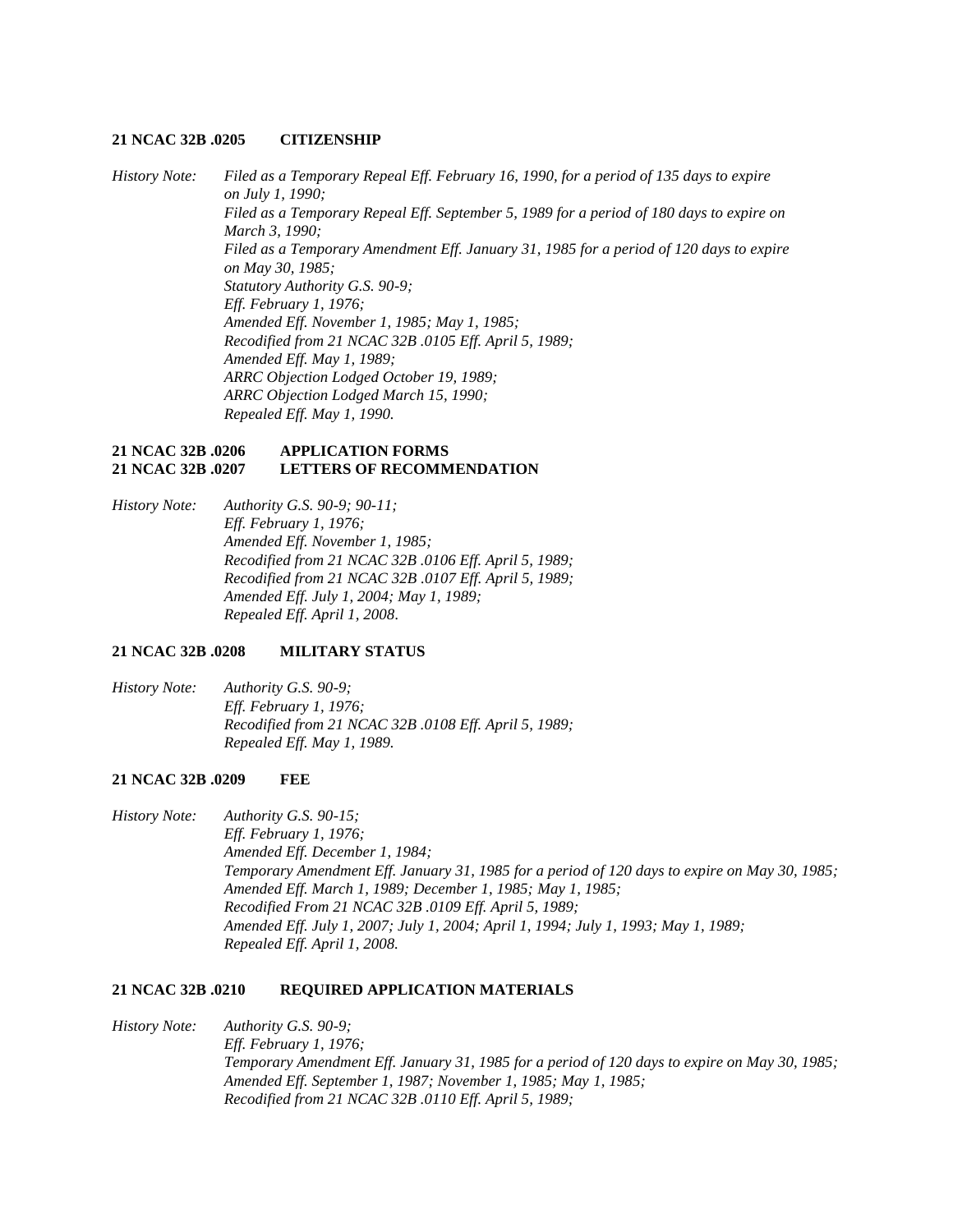*Amended Eff. July 1, 2004; July 1, 1993; May 1, 1989; Repealed Eff. April 1, 2008.*

#### **21 NCAC 32B .0211 PASSING SCORE**

*History Note: Authority G.S. 90-9; 90-12; 90-15; Eff. February 1, 1976; Amended Eff. January 1, 1983; November 8, 1977; Temporary Amendment Eff. January 31, 1985 for a period of 120 days to expire on May 30, 1985; Amended Eff. November 1, 1985; May 1, 1985; Recodified from 21 NCAC 32B .0111 Eff. April 5, 1989; Amended Eff. September 1, 2007; July 1, 2004; July 1, 1993; May 1, 1989; Repealed Eff. April 1, 2008.*

#### **21 NCAC 32B .0212 EXAMINATION TIMES**

*History Note: Authority G.S. 90-5; Eff. February 1, 1976; Recodified from 21 NCAC 32B .0112 Eff. April 5, 1989; Amended Eff. July 1, 2004; April 1, 1994; July 1, 1993; May 1, 1985; Repealed Eff. April 1, 2008.*

## **21 NCAC 32B .0213 GRADUATE MEDICAL EDUCATION AND TRAINING FOR LICENSURE**

*History Note: Authority G.S. 90-9; Eff. November 8, 1977; Amended Eff. November 1, 1985; Recodified from 21 NCAC 32B .0113 Eff. April 5, 1989; Amended Eff. July 1, 2007; July 1, 2004; July 1, 1993; May 1, 1989; Repealed Eff. April 1, 2008.*

### **21 NCAC 32B .0214 PERSONAL INTERVIEW**

*History Note: Authority G.S. 90-6; Eff. May 1, 1985; Temporary Rule Eff. January 31, 1985 for a period of 120 days to expire on May 30, 1985; Amended Eff. November 1, 1985; Recodified from 21 NCAC 32B .0114 Eff. April 5, 1989; Amended Eff. May 1, 1989; Temporary Amendment Eff. September 5, 1989 for a period of 180 days to expire on March 3, 1990; ARRC Objection Lodged October 19, 1989; Temporary Amendment Eff. February 16, 1990, for a period of 135 days to expire on July 1, 1990; ARRC Objection Lodged March 15, 1990; Amended Eff. July 1, 2004; September 1, 1995; July 1, 1993; May 1, 1990; Repealed Eff. April 1, 2008.*

# **21 NCAC 32B .0215 EXAMINATION COMBINATIONS**

*History Note: Authority G.S. 90-6; 90-9; 90-11; Eff. July 1, 1993; Repealed Eff. July 1, 2004.*

#### **SECTION .0300 – LICENSE BY ENDORSEMENT**

**21 NCAC 32B .0301 MEDICAL EDUCATION**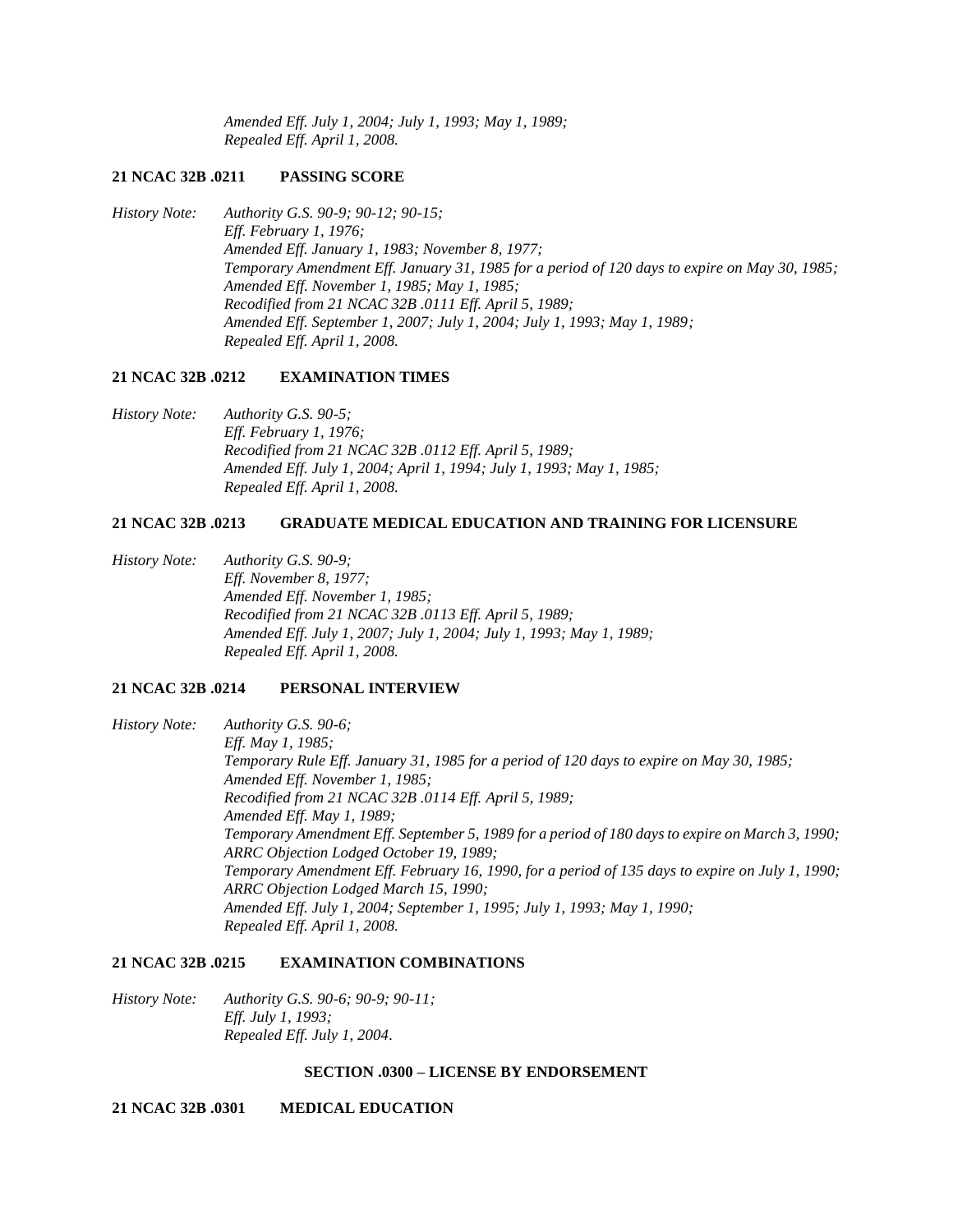#### **21 NCAC 32B .0302 ECFMG CERTIFICATION**

*History Note: Authority G.S. 90-6; 90-9; 90-10; 90-13; Eff. February 1, 1976; Amended Eff. January 1, 1983; October 29, 1979; Temporary Amendment Eff. January 31, 1985 for a period of 120 days to expire on May 30, 1985; Amended Eff. March 1, 1987; November 1, 1985; May 1, 1985; Recodified from 21 NCAC 32B .0201 Eff. April 5, 1989; (Rule .0301); Recodified from 21 NCAC 32B .0202 Eff. April 5, 1989; (Rule .0302); Amended Eff. July 1, 2004; May 1, 1989; Repealed Eff. August 1, 2010.*

### **21 NCAC 32B .0303 CITIZENSHIP**

*History Note: Filed as a Temporary Repeal Eff. February 16,1990, for a period of 135 days to expire on July 1, 1990; Filed as a Temporary Repeal Eff. September 5, 1989 for a period of 180 days to expire on March 3, 1990; Statutory Authority G.S. 90-13; Eff. February 1, 1976; Amended Eff. November 1, 1985; Recodified from 21 NCAC 32B .0203 Eff. April 5, 1989; Amended Eff. May 1, 1989; ARRC Objection Lodged October 19, 1989; ARRC Objection Lodged March 15, 1990; Repealed Eff. May 1, 1990.*

## **21 NCAC 32B .0304 APPLICATION FORMS 21 NCAC 32B .0305 EXAMINATION BASIS FOR ENDORSEMENT 21 NCAC 32B .0306 LETTERS OF RECOMMENDATION 21 NCAC 32B .0307 CERTIFIED PHOTOGRAPH AND CERTIFICATION OF GRADUATION 21 NCAC 32B .0308 FEE**

*History Note: Authority G.S. 90-8.1; 90-9.1(c); 90-10; 90-13; 90-15; Eff. February 1, 1976; Amended Eff. November 1, 1985; December 1, 1984; November 1, 1982; Recodified from 21 NCAC 32B .0204 Eff. April 5, 1989; (Rule .0304); Recodified from 21 NCAC 32B .0205 Eff. April 5, 1989; (Rule .0305); Recodified from 21 NCAC 32B .0206 Eff. April 5, 1989; (Rule .0306); Recodified from 21 NCAC 32B .0207 Eff. April 5, 1989; (Rule .0307); Recodified from 21 NCAC 32B .0208 Eff. April 5, 1989; (Rule .0308); Amended Eff. August 1, 2008; July 1, 2007; July 1, 2004; February 1, 1995; April 1, 1994; January 1, 1992; May 1, 1989; Repealed Eff. August 1, 2010.*

#### **21 NCAC 32B .0309 PERSONAL INTERVIEW**

*History Note: Authority G.S. 90-13; Eff. February 1, 1976; Amended Eff. November 1, 1985; November 8, 1977; Recodified from 21 NCAC 32B .0209 Eff. April 5, 1989; Amended Eff. May 1, 1989; ARRC Objection Lodged October 19, 1989; Temporary Amendment Eff. September 5, 1989 for a period of 180 days to expire on March 3, 1990; Temporary Amendment Eff. February 16, 1990, for a period of 135 days to expire on July 1, 1990;*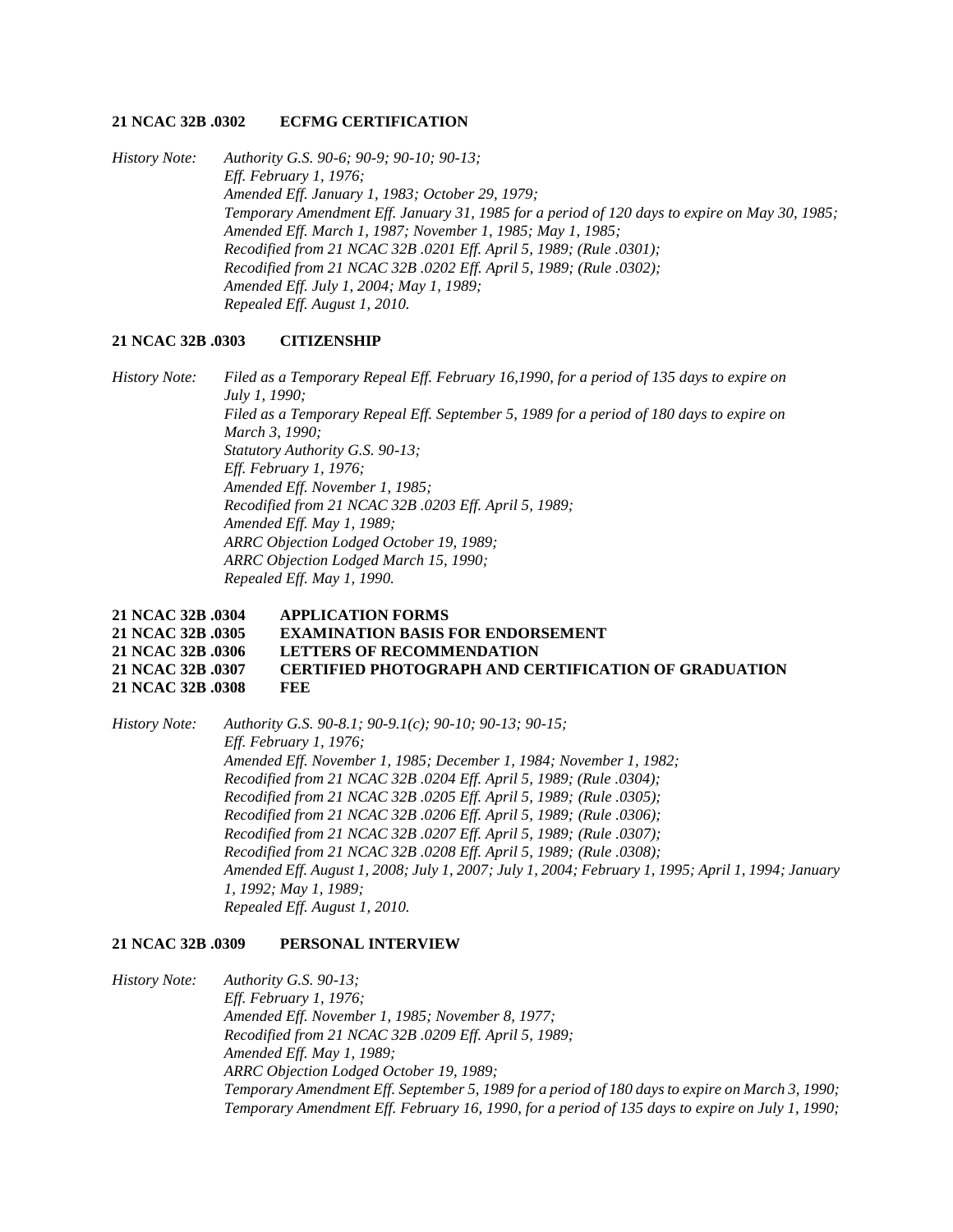*ARRC Objection Lodged March 15, 1990; Amended Eff. May 1, 1990; Temporary Amendment Eff. February 15, 1991 for a period of 180 days to expire on August 15, 1991; ARRC Objection Lodged February 25, 1991; Temporary Amendment Expired August 15, 1991; Amended Eff. July 1, 2004; September 1, 1995; July 1, 1993; September 1, 1991; Repealed Eff. August 1, 2010.*

### **21 NCAC 32B .0310 DEADLINE**

*History Note: Authority G.S. 90-6; Eff. February 1, 1976; Amended Eff. November 1, 1985; Recodified from 21 NCAC 32B .0210 Eff. April 5, 1989; Amended Eff. May 1, 1989; Repealed Eff. July 1, 2004.*

### **21 NCAC 32B .0311 ENDORSEMENT RELATIONS 21 NCAC 32B .0312 ROUTINE INQUIRIES**

*History Note: Authority G.S. 90-6; 90-11; 90-13; Eff. February 1, 1976; Amended Eff. November 1, 1985; Recodified from 21 NCAC 32B .0212 Eff. April 5, 1989; (Rule .0312); Recodified from 21 NCAC 32B .0211 Eff. April 5, 1989; (Rule .0311); Amended Eff. October 1, 2006; July 1, 2004; May 1, 1989; Repealed Eff. August 1, 2010.*

### **21 NCAC 32B .0313 GRADUATE MEDICAL EDUCATION AND TRAINING**

*History Note: Authority G.S. 90-13; Eff. November 8, 1977; Amended Eff. November 1, 1985; Recodified from 21 NCAC 32B .0213 Eff. April 5, 1989; Amended Eff. July 1, 2004; May 1, 1989; Repealed Eff. August 1, 2010.*

### **21 NCAC 32B .0314 PASSING EXAM SCORE**

*History Note: Authority G.S. 90-6; 90-10; 90-13; Eff. January 1, 1983; Temporary Amendment Eff. January 31, 1985 for a period of 120 days to expire on May 30, 1985; Amended Eff. November 1, 1985; May 1, 1985; Recodified from 21 NCAC 32B .0214 Eff. April 5, 1989; Amended Eff. September 1, 2007; October 1, 2006; July 1, 2004; July 1, 1993; January 1, 1992; May 1, 1989; Repealed Eff. August 1, 2010.*

### **21 NCAC 32B .0315 TEN-YEAR QUALIFICATION**

*History Note: Authority G.S. 90-11; 90-13; Eff. March 1, 1991; Amended Eff. July 1, 2004; February 1, 1995; July 1, 1993; January 1, 1992; Repealed August 1, 2010.*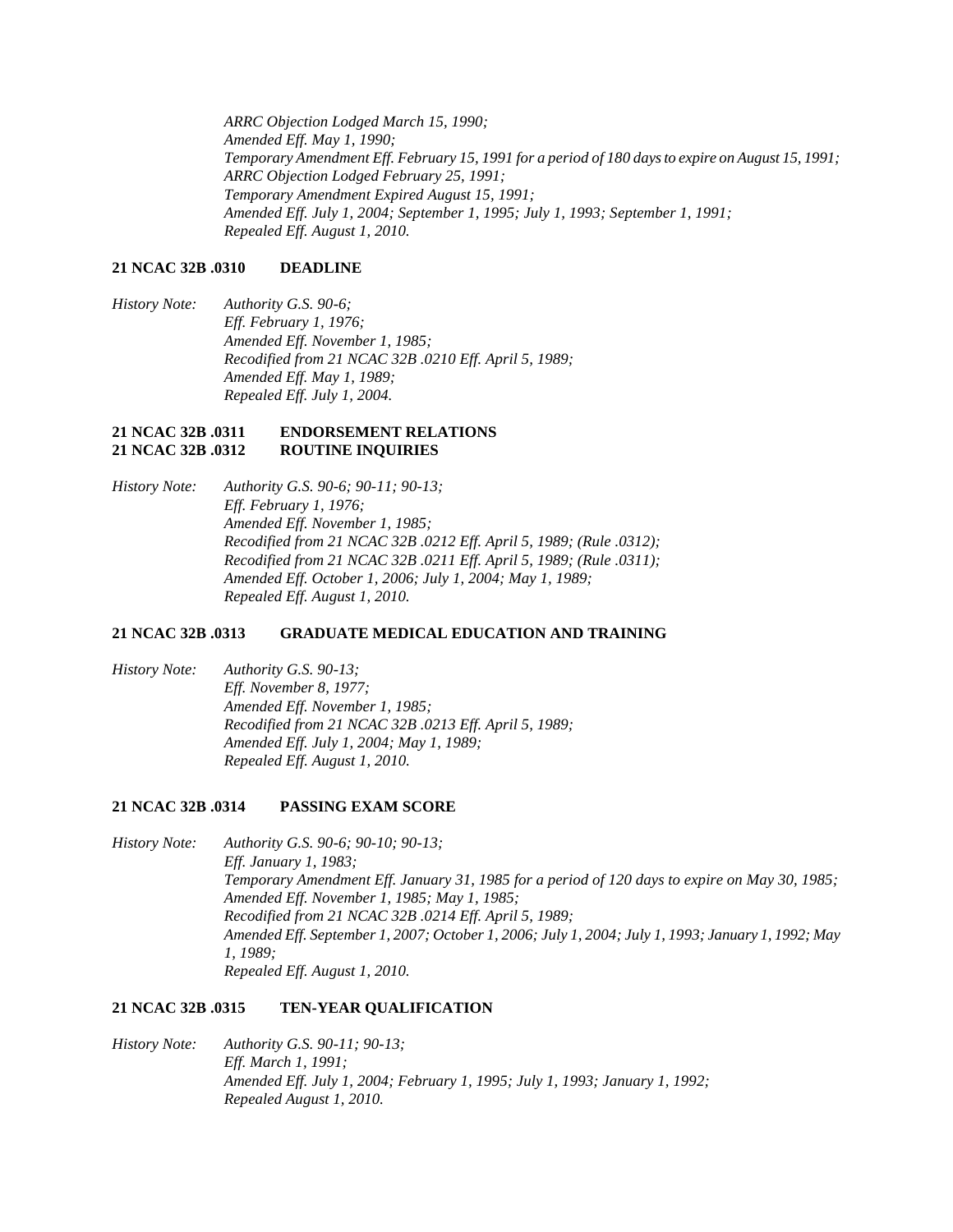#### **21 NCAC 32B .0316 SPEX FEE**

*History Note: Authority G.S. 90-15; Eff. March 1, 1991; Repealed Eff. July 1, 2004.*

### **SECTION .0400 - TEMPORARY LICENSE BY ENDORSEMENT OF CREDENTIALS**

### **21 NCAC 32B .0401 CREDENTIALS 21 NCAC 32B .0402 TEMPORARY LICENSE FEE**

*History Note: Authority G.S. 90-13; 90-15; Eff. February 1, 1976; Amended Eff. November 1, 1985; Recodified from 21 NCAC 32B .0301 Eff. April 5, 1989 (Rule .0401); Recodified from 21 NCAC 32B .0302 Eff. April 5, 1989 (Rule .0402); Amended Eff. April 1, 1994; May 1, 1989; Repealed Eff. August 1, 2010.*

## **21 NCAC 32B .0403 HARDSHIP**

*History Note: Authority G.S. 90-13; Eff. February 1, 1976; Amended Eff. November 1, 1985; Recodified from 21 NCAC 32B .0303 Eff. April 5, 1989; Repealed Eff. May 1, 1989.*

| 21 NCAC 32B .0404 | <b>CITIZENSHIP</b>               |
|-------------------|----------------------------------|
| 21 NCAC 32B .0405 | <b>STATE BOARD INQUIRIES</b>     |
| 21 NCAC 32B .0406 | <b>AMA REPORT</b>                |
| 21 NCAC 32B .0407 | <b>DEA REPORT</b>                |
| 21 NCAC 32B .0408 | <b>MILITARY STATUS</b>           |
| 21 NCAC 32B .0409 | <b>FOREIGN MEDICAL GRADUATES</b> |
| 21 NCAC 32B .0410 | FEE                              |
| 21 NCAC 32B .0411 | <b>HARDSHIP</b>                  |
| 21 NCAC 32B .0412 | PERSONAL APPEARANCE              |
| 21 NCAC 32B .0413 | <b>BOARD INTERVIEW</b>           |

*History Note: Filed as a Temporary Amendment Eff. January 31, 1985 For a Period of 120 Days to Expire on May 30, 1985; Statutory Authority G.S. 90-6; 90-10; 90-13; 90-15; Eff. February 1, 1976; Amended Eff. May 1, 1985; December 1, 1984; January 1, 1983; October 29, 1979; Repealed Eff. November 1, 1985; Recodified from 21 NCAC 32B .0304-.0313 Eff. April 5, 1989.*

### **21 NCAC 32B .0414 POSTGRADUATE TRAINING**

*History Note: Authority G.S. 90-13; Eff. November 8, 1977; Repealed Eff. November 1, 1985; Recodified from 21 NCAC 32B .0314 Eff. April 5, 1989.*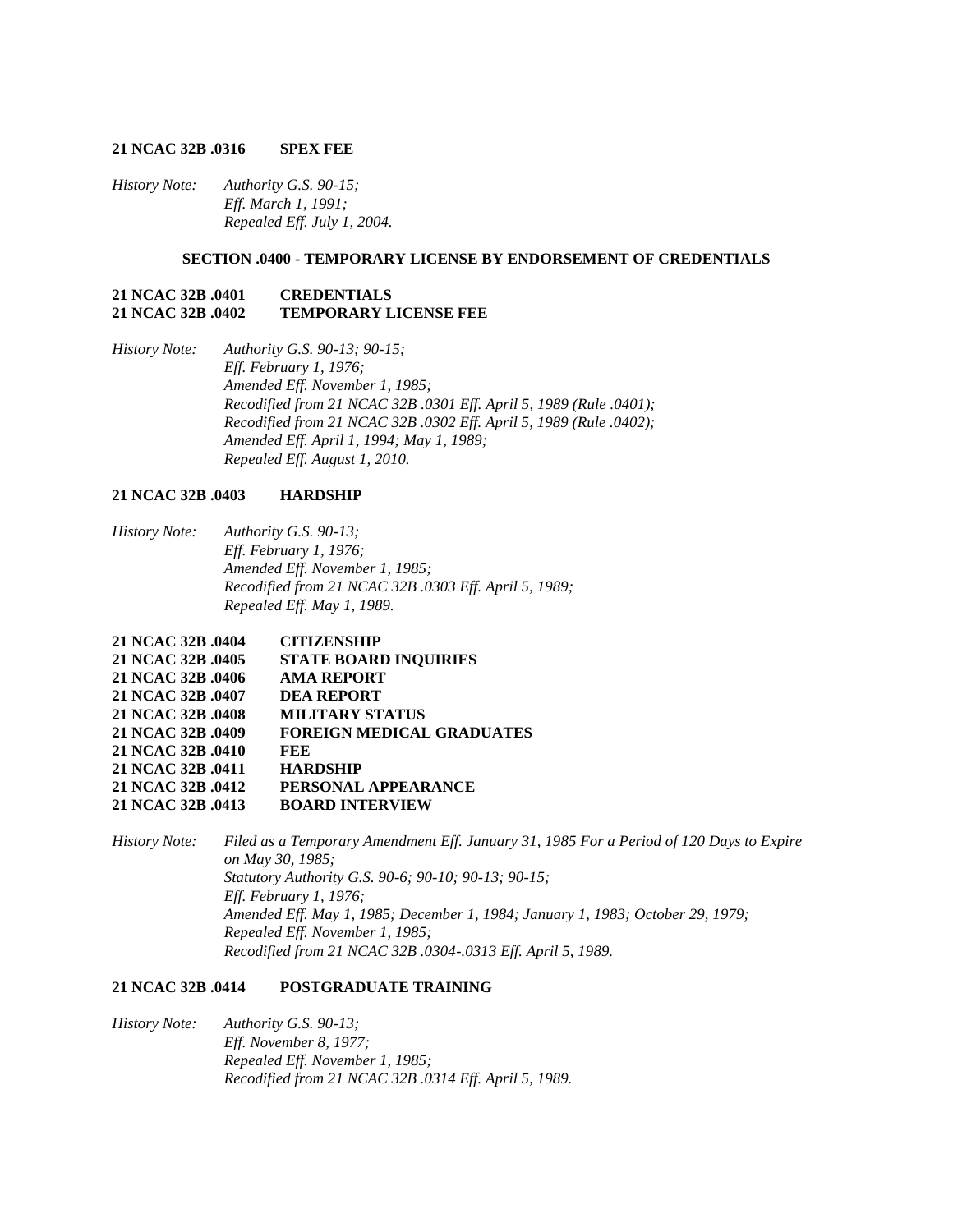#### **21 NCAC 32B .0415 PASSING FLEX SCORE**

*History Note: Filed as a Temporary Amendment Eff. January 31, 1985 For a Period of 120 Days to Expire on May 30, 1985; Statutory Authority G.S. 90-6; 90-10; 90-13; Eff. January 1, 1983; Amended Eff. May 1, 1985; Repealed Eff. November 1, 1985; Recodified from 21 NCAC 32B .0315 Eff. April 5, 1989.*

#### **SECTION .0500 - RESIDENT'S TRAINING LICENSE**

| <b>APPLICATION FORM</b>            |
|------------------------------------|
| <b>CERTIFICATION OF GRADUATION</b> |
| <b>CERTIFIED PHOTOGRAPH</b>        |
| <b>LETTERS OF RECOMMENDATION</b>   |
| <b>APPOINTMENT LETTER</b>          |
| FEE                                |
| <b>ECFMG CERTIFICATION</b>         |
|                                    |

*History Note: Authority G.S. 90-15 Eff. February 1, 1976; Amended Eff. November 1, 1985; December 1, 1984; October 29, 1979; Recodified from 21 NCAC 32B .0401 Eff. April 5, 1989 (Rule .0501); Recodified from 21 NCAC 32B .0402 Eff. April 5, 1989 (Rule .0502); Recodified from 21 NCAC 32B .0403 Eff. April 5, 1989 (Rule .0503); Recodified from 21 NCAC 32B .0404 Eff. April 5, 1989 (Rule .0504); Recodified from 21 NCAC 32B .0405 Eff. April 5, 1989 (Rule .0505); Recodified from 21 NCAC 32B .0406 Eff. April 5, 1989 (Rule .0506); Recodified form 21 NCAC 32B .0407 Eff. April 5, 1989 (Rule .0507); Amended Eff. July 1, 2007; May 1, 1989; Repealed Eff. August 1, 2010.*

#### **21 NCAC 32B .0508 MEDICAL EDUCATION**

*History Note: Authority G.S. 90-15; Eff. December 1, 1985; Recodified from 21 NCAC 32B .0408 Eff. April 5, 1989; Amended Eff. August 1, 2002; May 1, 1990; May 1, 1989; Repealed Eff. August 1, 2010.*

#### **SECTION .0600 - SPECIAL LIMITED LICENSE**

## **21 NCAC 32B .0601 APPLICATION AND LIMITATION 21 NCAC 32B .0602 CERTIFICATION OF GRADUATION**

*History Note: Authority G.S. 90-12; Eff. February 1, 1976; Amended Eff. November 1, 1985; Recodified from 21 NCAC 32B .0501 Eff. April 5, 1989 (Rule .0601); Recodified from 21 NCAC 32B .0502 Eff. April 5, 1989 (Rule .0602); Amended Eff. May 1, 1989; Repealed Eff. March 1, 2011.*

**21 NCAC 32B .0603 CERTIFIED PHOTOGRAPH**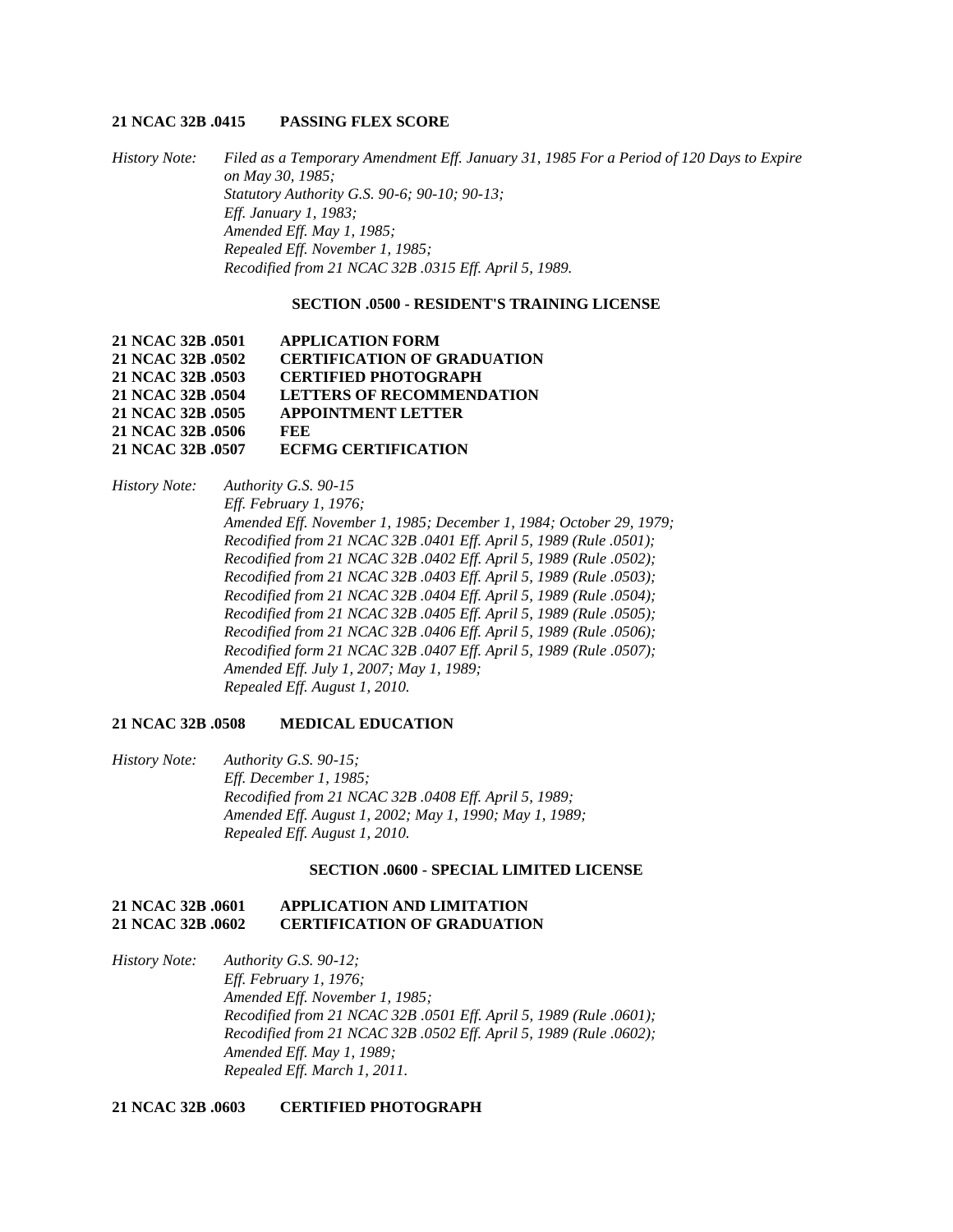| 21 NCAC 32B .0604 | <b>LETTERS OF RECOMMENDATION</b>  |
|-------------------|-----------------------------------|
| 21 NCAC 32B .0605 | DIPLOMA OF PSYCHOLOGICAL MEDICINE |
| 21 NCAC 32B .0606 | <b>FEE</b>                        |
| 21 NCAC 32B .0607 | <b>ECFMG CERTIFICATION</b>        |
| 21 NCAC 32B .0608 | PERSONAL INTERVIEW                |

*History Note: Authority G.S. 90-11; 90-12; 90-15; Eff. February 1, 1976; Amended Eff. November 1, 1985; December 1, 1984; October 29, 1979; Recodified from 21 NCAC 32B .0503 Eff. April 5, 1989 (Rule .0603); Recodified from 21 NCAC 32B .0504 Eff. April 5, 1989 (Rule .0604); Recodified from 21 NCAC 32B .0505 Eff. April 5, 1989 (Rule .0605); Recodified from 21 NCAC 32B .0506 Eff. April 5, 1989 (Rule .0606); Recodified from 21 NCAC 32B .0507 Eff. April 5, 1989 (Rule .0607); Recodified from 21 NCAC 32B .0508 Eff. April 5, 1989 (Rule .0608); Amended Eff. July 1, 2004; May 1, 1989; Repealed Eff. August 1, 2010.*

## **SECTION .0700 - CERTIFICATE OF REGISTRATION FOR VISITING PROFESSORS**

| 21 NCAC 32B .0701 | <b>REQUEST FOR THE CERTIFICATE OF REGISTRATION</b>             |
|-------------------|----------------------------------------------------------------|
| 21 NCAC 32B .0702 | <b>MEDICAL LICENSURE</b>                                       |
| 21 NCAC 32B .0703 | <b>LIMITATION</b>                                              |
| 21 NCAC 32B .0704 | <b>DURATION</b>                                                |
| 21 NCAC 32B .0705 | PERSONAL INTERVIEW                                             |
| 21 NCAC 32B .0706 | <b>FEE FOR VISITING PROFESSORS CERTIFICATE OF REGISTRATION</b> |

*History Note: Authority G.S. 90-12; 90-15; Eff. February 1, 1976; Amended Eff. December 1, 1985; November 1, 1985; December 1, 1984; Recodified from 21 NCAC 32B .0601 Eff. April 5, 1989 (Rule .0701); Recodified from 21 NCAC 32B .0602 Eff. April 5, 1989 (Rule .0702); Recodified from 21 NCAC 32B .0603 Eff. April 5, 1989 (Rule .0703); Recodified from 21 NCAC 32B .0604 Eff. April 5, 1989 (Rule .0704); Recodified from 21 NCAC 32B .0605 Eff. April 5, 1989 (Rule .0705); Recodified from 21 NCAC 32B .0606 Eff. April 5, 1989 (Rule .0706); Amended Eff. July 1, 2004; September 1, 1995; April 1, 1994; May 1, 1989; Repealed Eff. August 1, 2010.*

## **21 NCAC 32B .0707 CERTIFIED PHOTOGRAPH**

*History Note: Authority G.S. 90-12; Eff. March 1, 1988; Recodified from 21 NCAC 32B .0607 Eff. April 5, 1989; Amended Eff. May 1, 1989; Repealed Eff. August 1, 2010.*

### **SECTION .0800 - MEDICAL SCHOOL FACULTY LICENSE**

| 21 NCAC 32B .0801 | <b>DEFINITION OF PRACTICE</b>                             |
|-------------------|-----------------------------------------------------------|
| 21 NCAC 32B .0802 | <b>ELIGIBILITY REOUIREMENTS</b>                           |
| 21 NCAC 32B .0803 | <b>APPLICATION</b>                                        |
| 21 NCAC 32B .0804 | FEE.                                                      |
| 21 NCAC 32B .0805 | <b>CERTIFIED PHOTOGRAPH AND CERTIFICATE OF GRADUATION</b> |
| 21 NCAC 32B .0806 | <b>VERIFICATION OF MEDICAL LICENSURE</b>                  |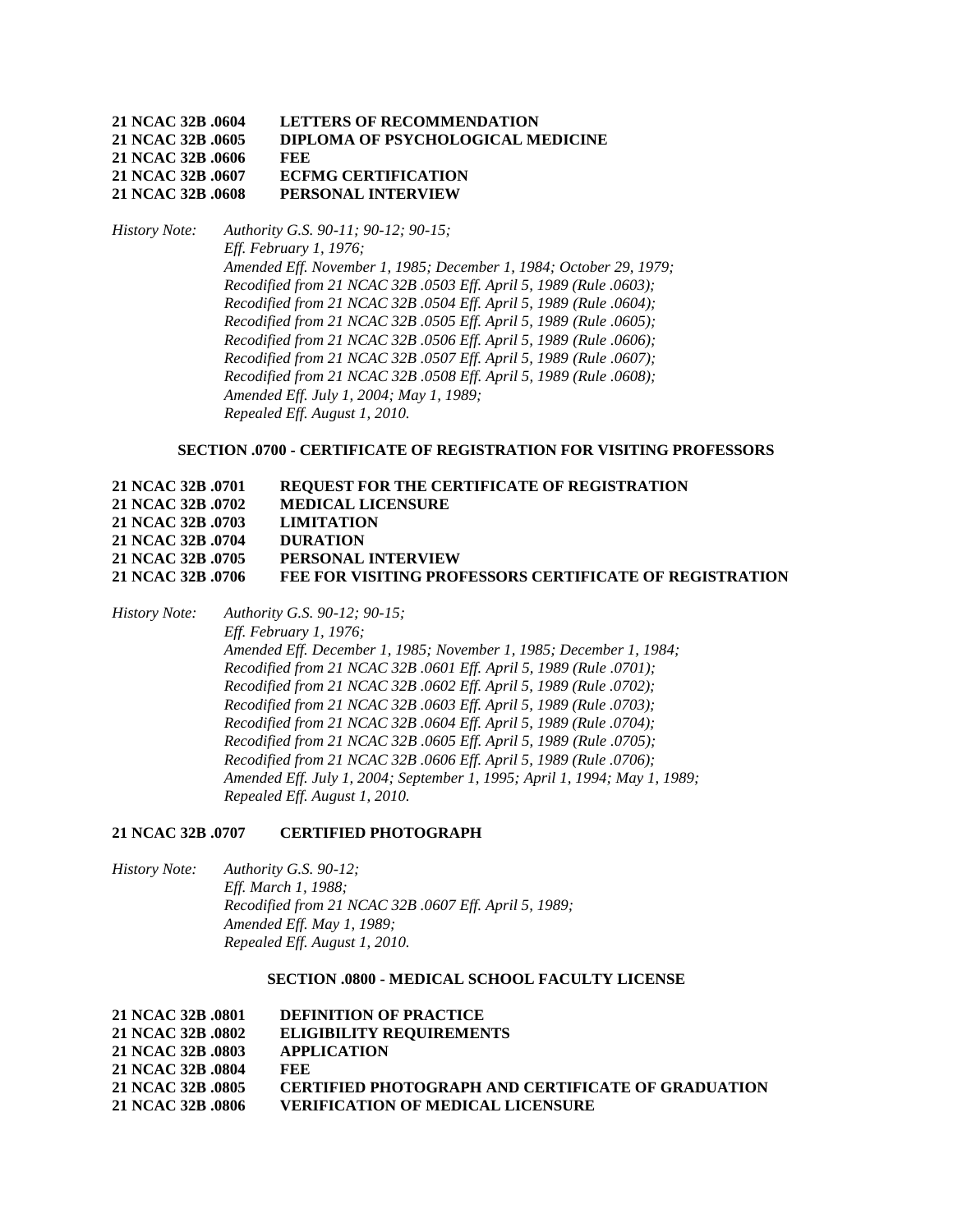### **21 NCAC 32B .0807 LETTERS OF RECOMMENDATION 21 NCAC 32B .0808 PERSONAL INTERVIEW**

*History Note: Authority G.S. 90-12; Eff. October 1, 1993; Amended Eff. July 1, 2004; September 1, 1995; Repealed Eff. March 1, 2011.*

## **SECTION .0900 - SPECIAL VOLUNTEER LICENSE**

## **21 NCAC 32B .0901 DEFINITION OF PRACTICE 21 NCAC 32B .0902 QUALIFICATION FOR LICENSURE**

*History Note: Authority G.S. 90-13; 90-15; Eff. December 1, 1995; Repealed Eff. August 1, 2010.*

#### **SECTION .1000 - PRESCRIBING**

#### **21 NCAC 32B .1001 AUTHORITY TO PRESCRIBE**

(a) A license to practice medicine issued under this Subchapter allows the physician to prescribe medications, including controlled substances, so long as the physician complies with all state and federal laws and regulations governing the writing and issuance of prescriptions.

(b) A physician must possess a valid United States Drug Enforcement Administration ("DEA") registration in order for the physician to supervise any other health professional (physician assistant, nurse practitioner, clinical pharmacist practitioner) with prescriptive authority for controlled substances. The DEA registration of the supervising physician must include the same schedule(s) of controlled substances as the supervised health professional's DEA registration. (c) A physician shall not prescribe controlled substances, as defined by the state and federal controlled substance acts for:

- (1) the physician's own use;
- (2) the use of the physician's immediate family;
- (3) the use of any other person living in the same residence as the licensee; or
- (4) the use of any person with whom the physician is having a sexual relationship.

As used in this Paragraph, "immediate family" means a spouse, parent, child, sibling, parent-in-law, son-in-law or daughter-in-law, brother-in-law or sister-in-law, step-parent, step-child, step-sibling.

*History Note: Authority G.S. 90-2(a); 90-5.1; Eff. June 1, 2007; Amended Eff. August 1, 2012; Pursuant to G.S. 150B-21.3A rule is necessary without substantive public interest Eff. March 1, 2016.*

## **SECTION .1100 – REACTIVATION OF FULL LICENSE**

### **21 NCAC 32B .1101 APPLICATION FORMS**

*History Note: Authority G.S. 90-6; 90-15.1; Eff. January 1, 2008; Repealed Eff. August 1, 2010.*

#### **21 NCAC 32B .1102 FEE**

*History Note: Authority G.S. 90-6; 90-15.1; Eff. February 5, 2008; Repealed Eff. August 1, 2010.*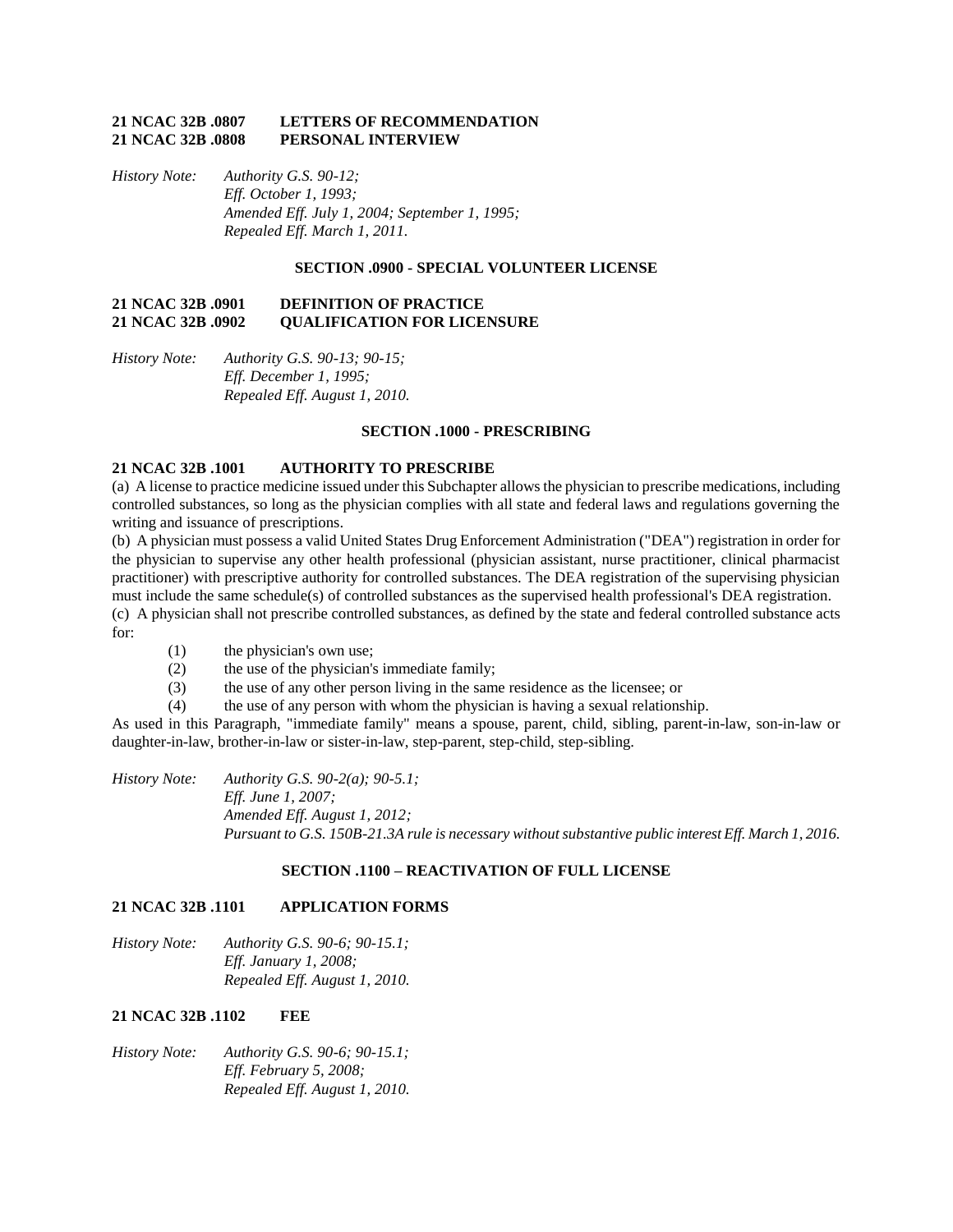## **21 NCAC 32B .1103 PERSONAL INTERVIEW 21 NCAC 32B .1104 ROUTINE INQUIRIES 21 NCAC 32B .1105 CME**

*History Note: Authority G.S. 90-6; 90-14; 90-15.1; Eff. January 1, 2008; Repealed Eff. August 1, 2010.*

### **SECTION .1200 – REINSTATEMENT OF FULL LICENSE**

#### **21 NCAC 32B .1201 APPLICATION FORMS 21 NCAC 32B .1202 LETTERS OF RECOMMENDATION**

*History Note: Authority G.S. 90-6; 90-14; 90-15.1; Eff. January 1, 2008; Repealed Eff. August 1, 2010.*

## **21 NCAC 32B .1203 FEE**

*History Note: Authority G.S. 90-6; 90-14; 90-15.1; Eff. February 5, 2008; Repealed August 1, 2010.*

## **21 NCAC 32B .1204 PERSONAL INTERVIEW 21 NCAC 32B .1205 ROUTINE INQUIRIES 21 NCAC 32B .1206 ECFMG CERTIFICATION**

*History Note: Authority G.S. 90-6; 90-14; 90-15.1; Eff. January 1, 2008; Repealed Eff. August 1, 2010.*

## **21 NCAC 32B .1207 TEN-YEAR QUALIFICATION**

*History Note: Authority G.S. 90-6; 90-10; 90-14; 90-15.1; Eff. February 1, 2008; Repealed Eff. August 1, 2010.*

#### **SECTION .1300 - GENERAL**

### **21 NCAC 32B .1301 DEFINITIONS**

The following definitions apply to Rules within this Subchapter:

- (1) ABMS American Board of Medical Specialties;
- (2) ACGME Accreditation Council for Graduate Medical Education;
- (3) AMA American Medical Association;
- (4) AMA Physician's Recognition Award American Medical Association recognition of achievement by physicians who have voluntarily completed programs of continuing medical education;
- (5) AOA American Osteopathic Association;
- (6) AOIA American Osteopathic Information Association;
- (7) Area(s) of Practice the medical or surgical specialty in which a physician or physician assistant has practiced or intends to practice;
- (8) Board –The North Carolina Medical Board;
- (9) CACMS Committee for the Accreditation of Canadian Medical Schools;
- (10) CAQ Certificate of Added Qualification conferred by a specialty board recognized by the ABMS, the AOA, CCFP, FRCP or FRCS;
- (11) CCFP Certificant of the College of Family Physicians;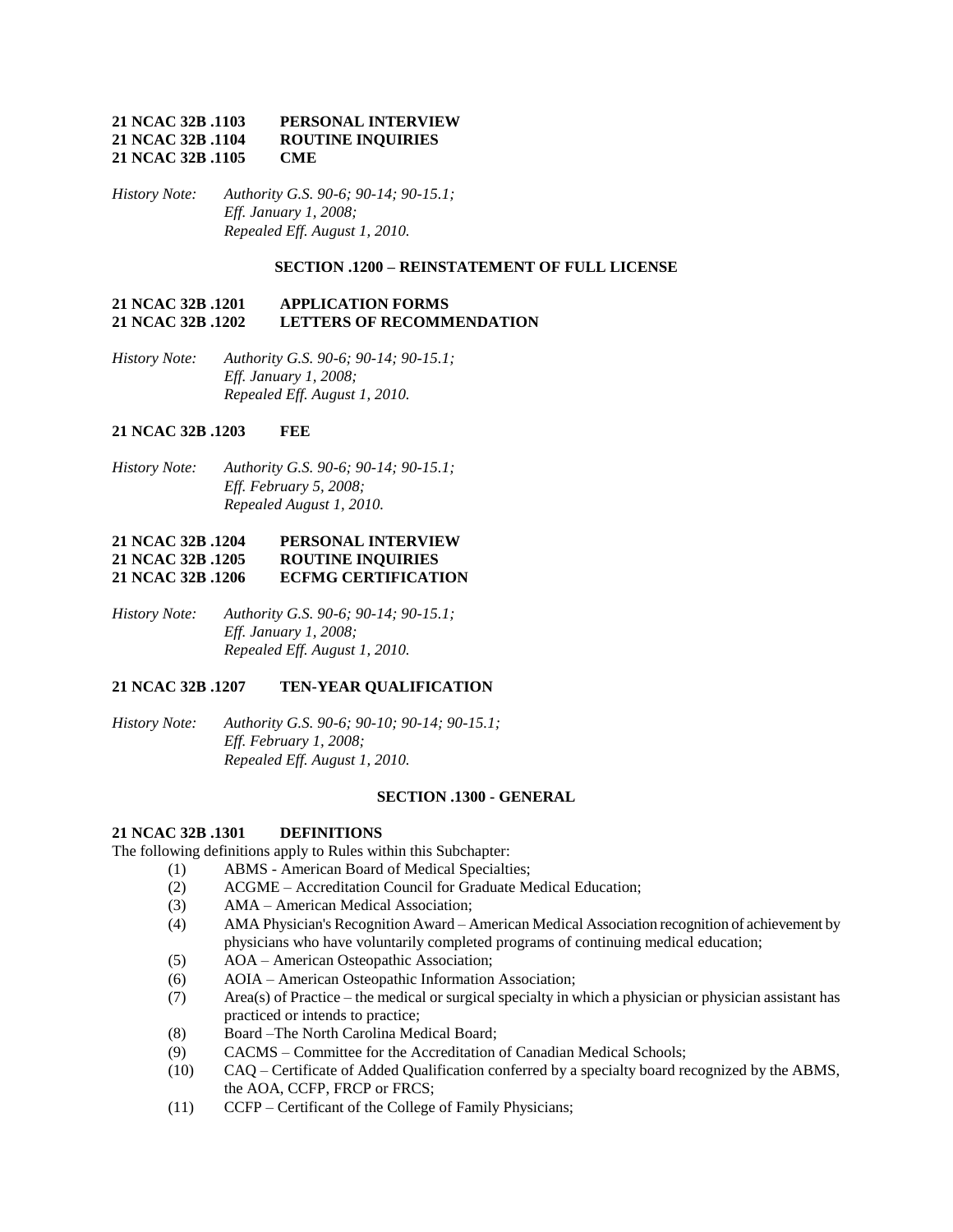- (12) CFPC College of Family Physicians of Canada;
- (13) COCA Commission on Osteopathic Colleges Accreditation;
- (14) Core Competencies patient care; medical knowledge; communication; practice-based learning; systems-based care; and professionalism as defined by the ACGME;
- (15) CME Continuing Medical Education;
- (16) COMLEX Comprehensive Osteopathic Medical Licensure Examination;
- (17) COMVEX Comprehensive Osteopathic Medical Variable-Purpose Examination;
- (18) ECFMG Educational Commission for Foreign Medical Graduates;
- (19) FCVS Federation Credential Verification Service;
- (20) Fifth Pathway an avenue for licensure as defined in the AMA's Council on Medical Education Report 1-I-07;
- (21) FLEX Federation Licensing Examination;
- (22) FRCP Fellowship of the Royal College of Physicians of Canada;
- (23) FRCS Fellowship of the Royal College of Surgeons of Canada;
- (24) FSMB Federation of State Medical Boards;
- (25) GME Graduate Medical Education;
- (26) HIPDB Healthcare Integrity and Protection Data Bank;
- (27) IMG International Medical Graduate a physician who has graduated from a medical or osteopathic school not approved by the LCME, the CACMS or COCA;
- (28) Intensity of Practice the number of hours, the number of years and the responsibilities involved in a person's medical practice;
- (29) LCME Liaison Commission on Medical Education;
- (30) LMCC Licentiate of the Medical Council of Canada;
- (31) MCCQE Medical Council of Canada Qualifying Examination;
- (32) Mentoring Physician a licensed physician with no public disciplinary record in the last 10 years, who is certified by an American Board of Medical Specialties ("ABMS"), the American Osteopathic Association ("AOA") or a board determined by the Medical Board to be equivalent to the ABMS or AOA and who practices in the same or similar area of practice into which the applicant for reentry is reentering. A mentoring physician must have had some experience as a medical educator or mentor, and shall have no conflicts of interest with the reentry applicant that would impair the mentoring physician's ability to provide an objective evaluation of the reentering licensee's competence;
- (33) NBME National Board of Medical Examiners;
- (34) NBOME National Board of Osteopathic Medical Examiners;
- (35) NPDB National Practitioner Data Bank;
- (36) RCPSC Royal College of Physicians and Surgeons of Canada;
- (37) Reentry Plan an individualized program of assessment, education and re-assessment intended to confirm the competence to practice in an intended area of practice of an applicant for reentry;
- (38) Reentry Agreement a public, non-disciplinary agreement which incorporates by reference the Reentry Plan;
- (39) Reentry Period the duration of Reentry Plan;
- (40) SPEX Special Purpose Examination; and
- (41) USMLE United States Medical Licensing Examination.

*History Note: Authority G.S. 90-8.1; 90-14(a)(11a); Eff. August 1, 2010; Amended Eff. March 1, 2011; Pursuant to G.S. 150B-21.3A rule is necessary without substantive public interest Eff. March 1, 2016.*

## **21 NCAC 32B .1302 SCOPE OF PRACTICE UNDER PHYSICIAN LICENSE**

A physician holding a Physician License may practice medicine and perform surgery in North Carolina.

*History Note: Authority G.S. 90-1.1; Eff. August 1, 2010; Pursuant to G.S. 150B-21.3A rule is necessary without substantive public interest Eff. March 1, 2016.*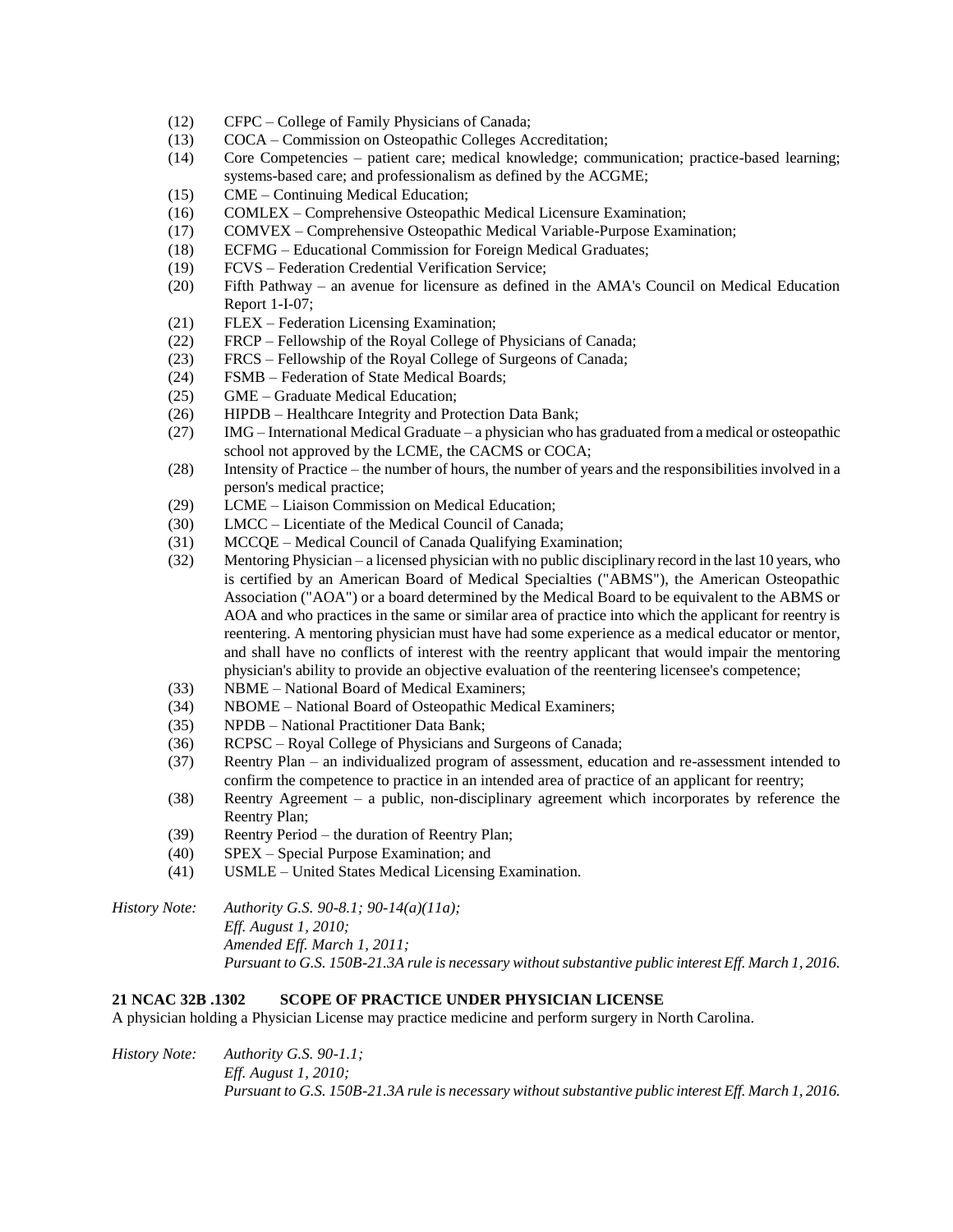## **21 NCAC 32B .1303 APPLICATION FOR PHYSICIAN LICENSE**

- (a) In order to obtain a physician license, an applicant shall:
	- (1) submit a completed application, attesting under oath or affirmation that the information on the application is true and complete and authorizing the release to the Board of all information pertaining to the application;
	- (2) submit a photograph that shows a front view of the applicant's face;
	- (3) submit documentation of a legal name change, if applicable;
	- (4) supply a certified copy of applicant's birth certificate if the applicant was born in the U.S. or a certified copy of a valid and unexpired U.S. passport. If the applicant does not possess proof of U.S. citizenship, the applicant must provide information about applicant's immigration and work status that the Board will use to verify applicant's ability to work lawfully in the U.S.;
	- (5) submit proof on the Board's Medical Education Certification form that the applicant has completed at least 130 weeks of medical education and received a medical degree. However, the Board shall waive the 130-week requirement if the applicant has been certified or recertified by an ABMS, CCFP, FRCP, FRCS, or AOA approved specialty board within the past 10 years;
	- (6) for an applicant who has graduated from a medical or osteopathic school approved by the LCME, the CACMS, or COCA, meet the requirements set forth in G.S. 90-9.1;
	- (7) for an applicant graduating from a medical school not approved by the LCME, meet the requirements set forth in G.S. 90-9.2;
	- (8) provide proof of passage of an examination testing medical knowledge. In addition to the examinations set forth in G.S. 90-10.1 the Board accepts the following examinations (or their successors) for licensure:
		- (A) COMLEX;
		- (B) MCCQE; and
		- (C) Current certification or current recertification by an ABMS, CCFP, FRCP, FRCS, AOA, ABOMS, or other Board approved speciality board;
	- (9) submit proof that the applicant has completed graduate medical education as required by G.S. 90-9.1 or 90-9.2, as follows:
		- (A) A graduate of a medical school approved by LCME, CACMS, or COCA shall have completed at least one year of graduate medical education approved by ACGME, CFPC, RCPSC, or AOA;
		- (B) A graduate of a medical school not approved by LCME shall have completed two years of graduate medical education approved by ACGME, CFPC, RCPSC, or AOA;
		- (C) An applicant may satisfy the graduate medical education requirements of Parts (A) or (B) of this Subparagraph by showing proof of current certification by a specialty board recognized by the ABMS, CCFP, FRCP, FRCS, or AOA;
	- (10) submit a FCVS profile:
		- (A) If the applicant is a graduate of a medical school approved by LCME, CACMS, or COCA, and the applicant previously has completed a FCVS profile; or
		- (B) If the applicant is a graduate of a medical school other than those approved by LCME, COCA, or CACMS;
	- (11) if a graduate of a medical school other than those approved by LCME, AOA, COCA, or CACMS, furnish an original ECFMG certification status report of a currently valid certification of the ECFMG. The ECFMG certification status report requirement shall be waived if: the applicant has passed the ECFMG examination and successfully completed an approved Fifth Pathway program (original ECFMG score transcript from the ECFMG required);
	- (12) submit an AMA Physician Profile and, if the applicant is an osteopathic physician, also submit an AOA Physician Profile;
	- (13) if applying on the basis of the USMLE, submit:
		- (A) a transcript from the FSMB showing a score on USMLE Step 1, Step 2, and Step 3; and
		- (B) proof that the applicant has passed each step within three attempts. However, the Board shall waive the three-attempt requirement if the applicant has been certified or recertified by an ABMS, CCFP, FRCP, FRCS, AOA, American Board of Oral Maxillofacial Surgery ("ABOMS") approved specialty board within the past 10 years;
	- (14) if applying on the basis of COMLEX, submit: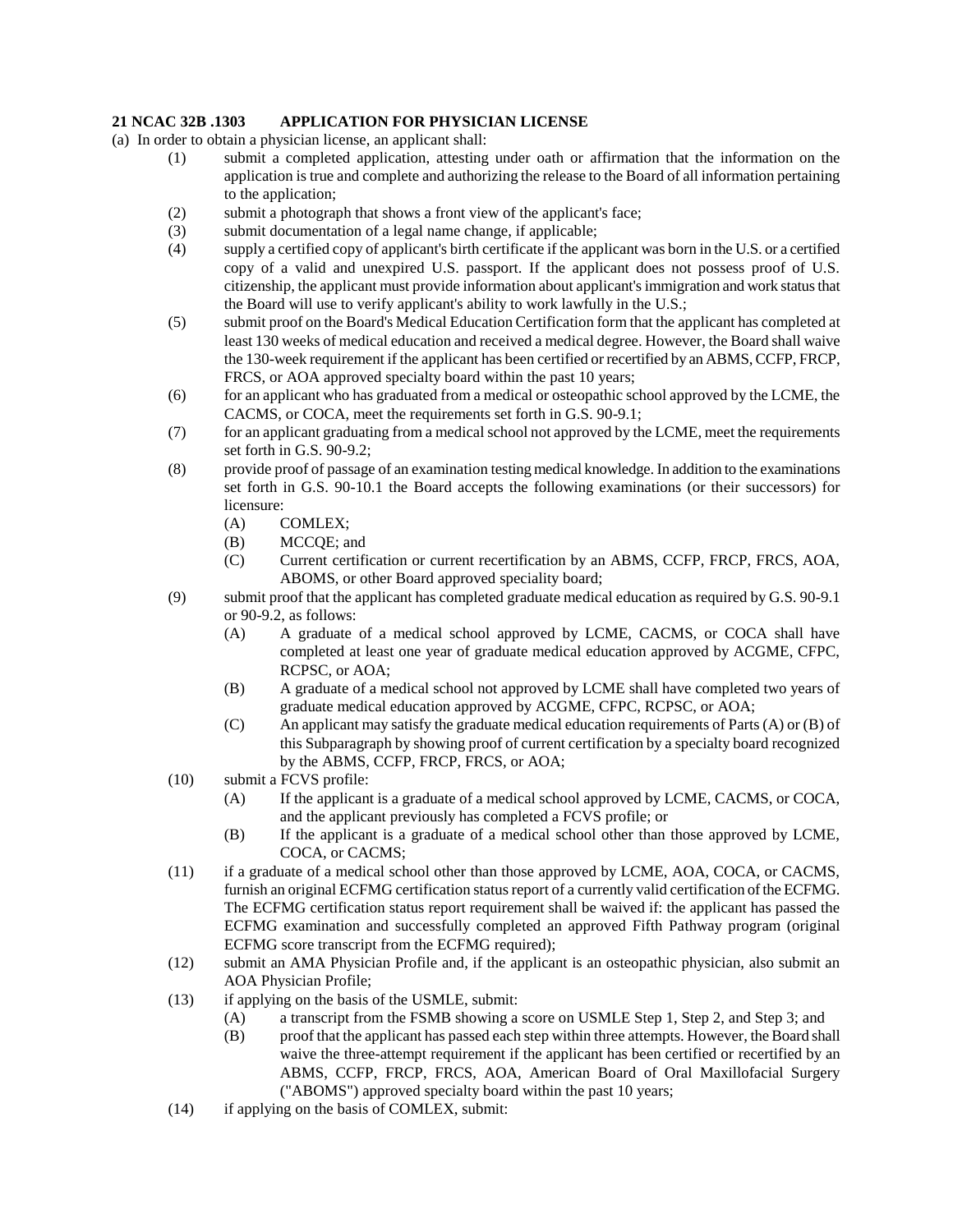- (A) a transcript from the NBOME showing a score on COMLEX Level 1, Level 2 (cognitive evaluation), and Level 3; and
- (B) proof that the applicant has passed COMLEX within three attempts. However, the Board shall waive the three-attempt requirement if the applicant has been certified or recertified by an ABMS, CCFP, FRCP, FRCS, AOA, or ABOMS approved specialty board within the past 10 years;
- (15) if applying on the basis of any other board-approved examination, submit a transcript showing a passing score;
- (16) submit two completed fingerprint record cards;
- (17) submit a signed consent allowing a search of local, state, and national files for any criminal record;
- (18) provide two original references from persons with no family or marital relationship to the applicant. These references shall be:
	- (A) from physicians who have observed the applicant's work in a clinical environment within the past three years;
	- (B) on forms supplied by the Board;
	- (C) dated within six months of the submission of the application; and
	- (D) bearing the original signature of the writer;
- (19) pay to the Board a non-refundable fee pursuant to G.S. 90-13.1(a), plus the cost of a criminal background check; and
- (20) upon request, supply any additional information the Board deems necessary to evaluate the applicant's competence and character.

## (b) In addition to the requirements of Paragraph (a) of this Rule, the applicant shall submit proof that the applicant has:

- (1) within the past 10 years taken and passed either:
	- (A) an exam listed in G.S. 90-10.1 (a state board licensing examination, NBOME, USMLE, COMLEX, or MCCQE or their successors);
	- (B) SPEX (with a score of 75 or higher); or
	- (C) COMVEX (with a score of 75 or higher);
	- (2) within the past 10 years:
		- (A) obtained certification or recertification or CAQ by a specialty board recognized by the ABMS, CCFP, FRCP, FRCS, AOA or American Board of Maxillofacial Surgery;
		- (B) met requirements for ABMS MOC (maintenance of certification) or AOA OCC (Osteopathic continuous certification);
	- (3) within the past 10 years completed GME approved by ACGME, CFPC, RCPSC, or AOA; or
	- (4) within the past three years completed CME as required by 21 NCAC 32R .0101(a), .0101(b), and .0102.
- (c) All reports must be submitted directly to the Board from the primary source.

(d) An applicant shall appear in person for an interview with the Board or its agent, if the Board determines it needs more information to evaluate the applicant based on the information provided by the applicant and the Board's concerns. (e) An application must be completed within one year of submission. If not, the applicant shall be charged another application fee, plus the cost of another criminal background check.

*History Note: Authority G.S. 90-5.1(a)(3); 90-8.1; 90-9.1; 90-9.2; 90-13.1; Eff. August 1, 2010; Amended Eff. December 1, 2013; January 1, 2012; November 1, 2011; October 1, 2011; Pursuant to G.S. 150B-21.3A rule is necessary without substantive public interest Eff. March 1, 2016;*

# *Amended Eff. May 1, 2022; July 1, 2019.*

## **21 NCAC 32B .1304-.1349 RESERVED FOR FUTURE CODIFICATION**

## **21 NCAC 32B .1350 REINSTATEMENT OF PHYSICIAN LICENSE**

(a) "Reinstatement" is for a physician who has held a North Carolina license, but whose license either has been inactive for more than one year, or whose license became inactive as a result of disciplinary action (revocation or suspension) taken by the Board. It also applies to a physician who has surrendered a license prior to charges being filed by the Board. (b) All applicants for reinstatement shall: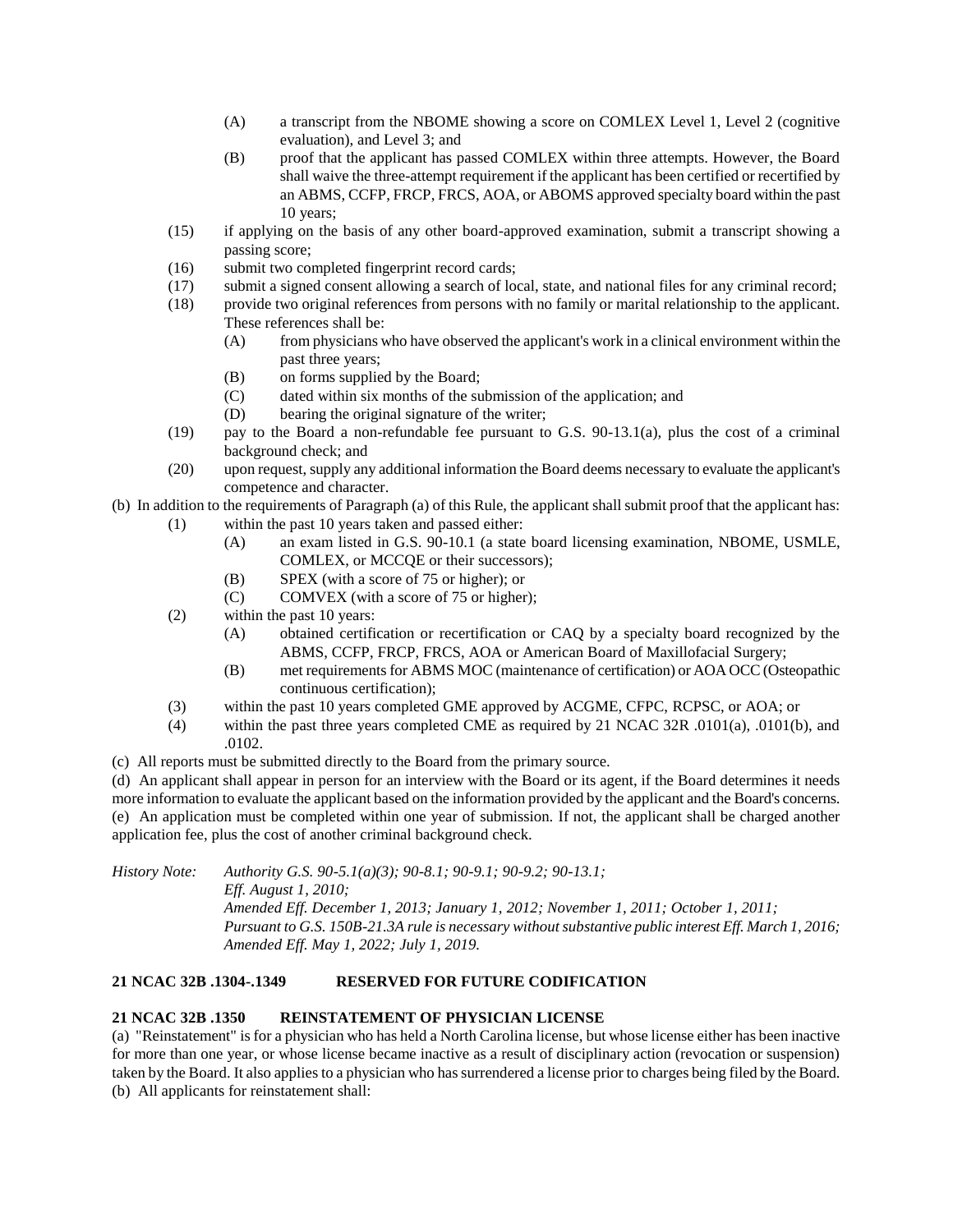- (1) submit a completed application, attesting under oath or affirmation that information on the application is true and complete, and authorizing the release to the Board of all information pertaining to the application;
- (2) submit a photograph that shows a front view of the applicant's face;
- (3) submit documentation of a legal name change, if applicable;
- (4) supply a copy of the applicant's birth certificate if the applicant was born in the U.S. or a certified copy of a valid and unexpired U.S. passport. If the applicant does not possess proof of U.S. citizenship, the applicant shall provide information about the applicant's immigration status that the Board shall use to verify the applicant's legal presence in the U.S. Applicants who are not physically present in the U.S. and who do not plan to practice by being physically present in the U.S. shall submit a written statement to that effect;
- (5) furnish an original ECFMG certification status report of a currently valid certification of the ECFMG if the applicant is a graduate of a medical school other than those approved by LCME, AOA, COCA, or CACMS. The ECFMG certification status report requirement shall be waived if: the applicant has passed the ECFMG examination and completed an approved Fifth Pathway program (original ECFMG score transcript from the ECFMG required);
- (6) submit documentation of CME obtained in the last three years;
- (7) submit two completed fingerprint cards;
- (8) submit a signed consent allowing a search of local, state, and national files to disclose any criminal record;
- (9) provide two original references from persons with no family or marital relationship to the applicant. These references shall be:
	- (A) from physicians who have observed the applicant's work in a clinical environment within the past three years;
	- (B) on forms supplied by the Board;
	- (C) dated within six months of submission of the application; and
	- (D) bearing the original signature of the author;
- (10) pay to the Board a non-refundable fee pursuant to G.S. 90-13.1(a), plus the cost of a criminal background check; and
- (11) upon request, provide any additional information the Board deems necessary to evaluate the applicant's qualifications.
- (c) In addition to the requirements of Paragraph (b) of this Rule, the applicant shall submit proof that the applicant has: (1) within the past 10 years taken and passed either:
	- (A) an exam listed in G.S. 90-10.1 (a state board licensing examination, NBOME, USMLE, COMLEX, or MCCQE or their successors);
	- (B) SPEX (with a score of 75 or higher); or
	- (C) COMLEX (with a score of 75 or higher);
	- (2) within the past ten years:
		- (A) obtained certification or recertification of CAQ by a specialty board recognized by the ABMS, CCFP, FRCP, FRCS, AOA, or American Board of Oral Maxillofacial Surgery;
		- (B) met requirements for ABMS MOC (maintenance of certification) or AOA OCC (Osteopathic continuous certification);
	- (3) within the past 10 years completed GME approved by ACGME, CFPC, RCPSC or AOA; or
	- (4) within the past three years completed CME as required by 21 NCAC 32R .0101(a), .0101(b), and .0102.
- (d) All reports shall be submitted directly to the Board from the primary source.

(e) An applicant shall be required to appear in person for an interview with the Board or its agent to evaluate the applicant's competence and character if the Board determines it needs more information to evaluate the applicant based on the information provided by the applicant and the Board's concerns.

(f) An application must be complete within one year of submission. If not, the applicant shall be charged another application fee plus the cost of another criminal background check.

(g) Notwithstanding the provisions of this Rule, the licensure requirements established by rule at the time the applicant first received his or her equivalent North Carolina license shall apply. Information about these Rules is available from the Board.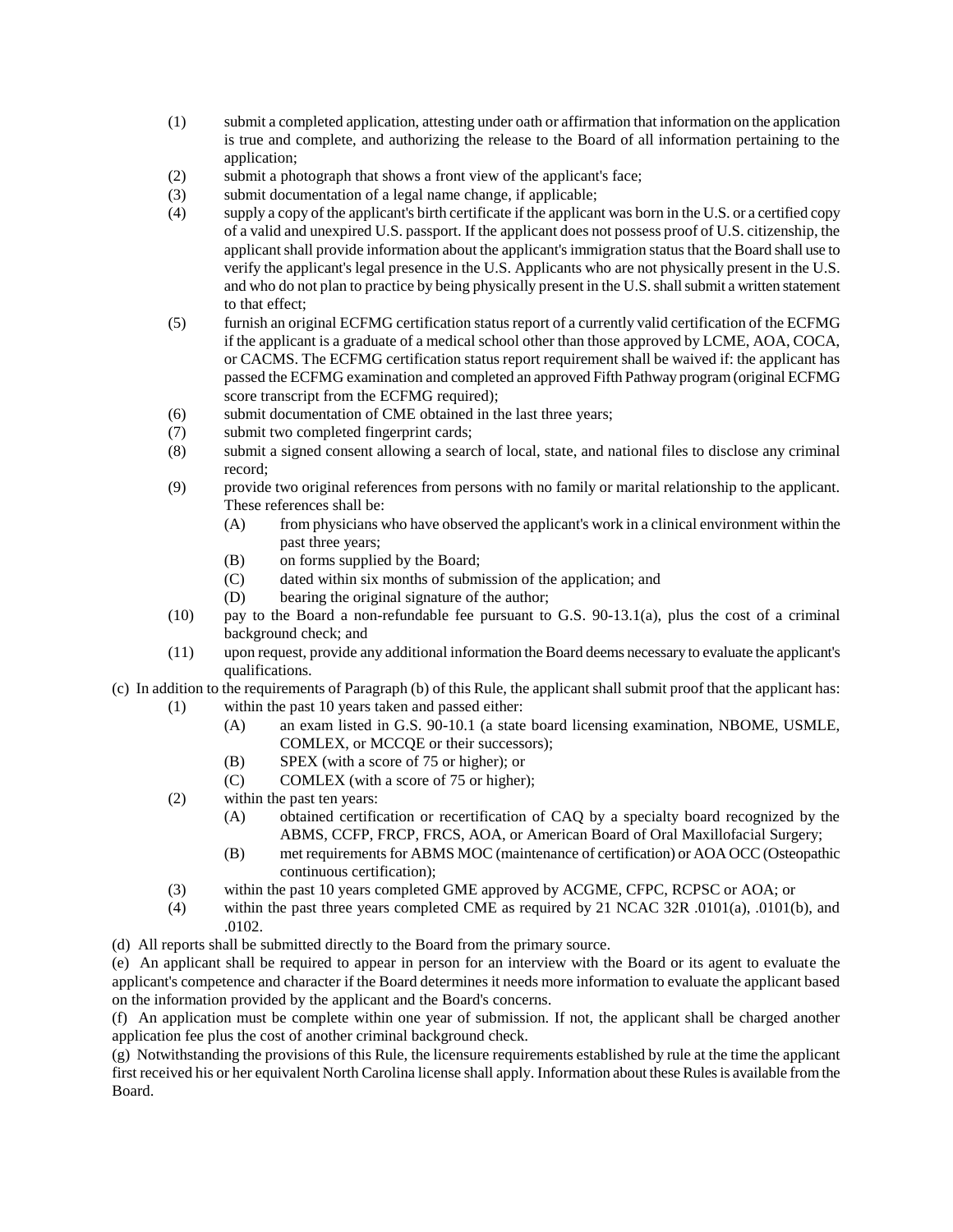*History Note: Authority G.S. 90-5.1(a)(3); 90-8.1; 90-9.1; 90-10.1; 90-13.1; Eff. August 1, 2010; Amended Eff. September 1, 2014; November 1, 2013; November 1, 2011; Pursuant to G.S. 150B-21.3A rule is necessary without substantive public interest Eff. March 1, 2016; Amended Eff. May 1, 2022; July 1, 2019.*

## **21 NCAC 32B .1351-.1359 RESERVED FOR FUTURE CODIFICATION**

## **21 NCAC 32B .1360 REACTIVATION OF PHYSICIAN LICENSE**

(a) "Reactivation" applies to a physician who has held a physician license in North Carolina, and whose license has been inactive for up to one year except as set out in Rule .1704(e) of this Subchapter. Reactivation is not available to a physician whose license became inactive either while under investigation by the Board or because of disciplinary action by the Board.

(b) In order to reactivate a Physician License, an applicant shall:

- (1) submit a completed application which can be found on the Board's website in the application section at http://www.ncmedboard.org/licensing, attesting under oath that the information on the application is true and complete, and authorizing the release to the Board of all information pertaining to the application;
- (2) supply a certified copy of the applicant's birth certificate if the applicant was born in the United States or a certified copy of a valid and unexpired US passport. If the applicant does not possess proof of U.S. citizenship, the applicant shall provide information about the applicant's immigration and work status which the Board shall use to verify the applicant's ability to work lawfully in the United States; Those applicants who are not present in the US and who do not plan to practice physically in the US shall include a statement to that effect in the application.
- (3) submit a FSMB Board Action Data Bank report;
- (4) submit documentation of CME obtained in the last three years;
- (5) submit two completed fingerprint record cards supplied by the Board;
- (6) submit a signed consent form allowing search of local, state, and national files for any criminal record;
- (7) pay to the Board the a non-refundable fee pursuant to G.S. 90-13.1(a), plus the cost of a criminal background check; and
- (8) upon request, supply any additional information the Board deems necessary to evaluate the applicant's competence and character, if the Board needs more information to complete the application.

(c) An applicant may be required to appear in person for an interview with the Board or its agent to evaluate the applicant's competence and character.

(d) Notwithstanding the above provisions of this Rule, the licensure requirements established by rule at the time the applicant first received his or her equivalent North Carolina license shall apply. Information about these Rules is available from the Board.

*History Note: Authority G.S. 90-8.1; 90-9.1; 90-12.1A; 90-13.1; 90-14(a)(11a); Eff. August 1, 2010; Amended Eff. September 1, 2014; Pursuant to G.S. 150B-21.3A rule is necessary without substantive public interest Eff. March 1, 2016.*

## **21 NCAC 32B .1370 REENTRY TO ACTIVE PRACTICE**

(a) An applicant for licensure who has not actively practiced or who has not maintained continued competency for the two-year period immediately preceding the filing of an application for a license shall complete a reentry agreement as a condition of licensure.

(b) The first component of a reentry agreement involves assessing the applicant's current strengths and weaknesses in the intended area(s) of practice. The process may include testing and evaluation by colleagues, educators or others.

(c) The second component of the reentry agreement is education. Education shall address the applicant's area(s) of needed improvement and consist of a reentry period of retraining and education upon terms based on the factors set forth in Paragraph (d) of this Rule.

(d) Factors that may affect the length and scope of the reentry plan include:

- (1) The applicant's amount of time out of practice;
- (2) The applicant's prior intensity of practice;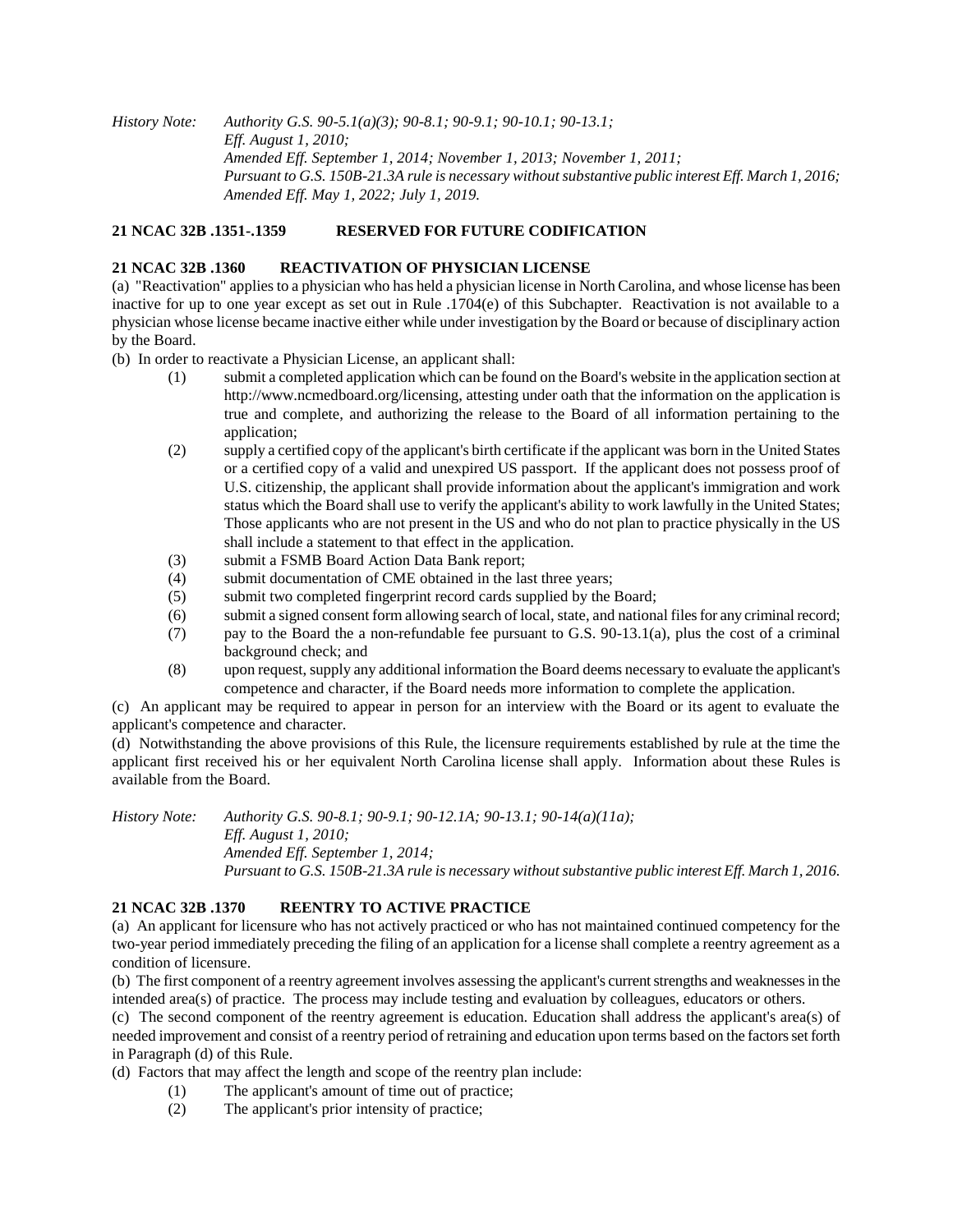- (3) The reason for the interruption in practice;
- (4) The applicant's activities during the interruption in practice, including the amount of practice-relevant continuing medical education;
- (5) The applicant's previous and intended area(s) of practice;
- (6) The skills required of the intended area(s) of practice;
- (7) The amount of change in the intended area(s) of practice during the time the applicant has been out of continuous practice;
- (8) The applicant's number of years of graduate medical education;
- (9) The number of years since the applicant completed graduate medical education; and
- (10) As applicable, the date of the most recent ABMS, AOA or National Commission on Certification of Physician Assistant certification or recertification.

(e) If the Board approves an applicant's plan for reentry, the approved plan shall be incorporated by reference into a reentry agreement and executed by the applicant, the Board, and any applicable Board agents assisting with the reentry agreement.

(f) After the reentry agreement has been executed, and the applicant has completed all other requirements for licensure, the applicant shall receive a License. The licensee may not practice outside of the scope of the reentry agreement during the reentry period.

(g) Unsatisfactory completion of the reentry agreement or practicing outside the scope of the reentry agreement shall result in the automatic inactivation of the licensee's license unless the licensee requests a hearing within 30 days of receiving notice from the Board.

(h) Upon successful completion of the reentry agreement, the Board shall terminate the reentry agreement.

*History Note: Authority G.S. 90-8.1; 90-14(a)(11a); Eff. March 1, 2011; Amended Eff. January 1, 2016; Pursuant to G.S. 150B-21.3A rule is necessary without substantive public interest Eff. March 1, 2016.*

## **SECTION .1400 – RESIDENT'S TRAINING LICENSE**

### **21 NCAC 32B .1401 SCOPE OF PRACTICE UNDER RESIDENT'S TRAINING LICENSE**

A physician holding a limited license to practice in a medical education and training program may practice only within the confines of that program and under the supervision of its director.

*History Note: Authority G.S. 90-12.01; Eff. August 1, 2010; Pursuant to G.S. 150B-21.3A rule is necessary without substantive public interest Eff. March 1, 2016.*

## **21 NCAC 32B .1402 APPLICATION FOR RESIDENT'S TRAINING LICENSE**

(a) In order to obtain a Resident's Training License, an applicant shall:

- (1) submit a completed application, attesting under oath or affirmation that the information on the application is true and complete, and authorizing the release to the Board of all information pertaining to the application;
- (2) submit documentation of a legal name change, if applicable;
- (3) submit a photograph that shows a front view of the applicant's face;
- (4) submit proof on the Board's Medical Education Certification form that the applicant has completed at least 130 weeks of medical education;
- (5) furnish an original ECFMG certification status report of a currently valid ECFMG certification if the applicant is a graduate of a medical school other than those approved by LCME, AOA, COCA, or CACMS. The ECFMG certification status report requirement shall be waived if the applicant has passed the ECFMG examination and successfully completed an approved Fifth Pathway program (the applicant shall provide an ECFMG score transcript from the ECFMG);
- (6) submit an appointment letter from the program director of the GME program or his or her appointed agent verifying the applicant's appointment and commencement date;
- (7) submit two completed fingerprint record cards;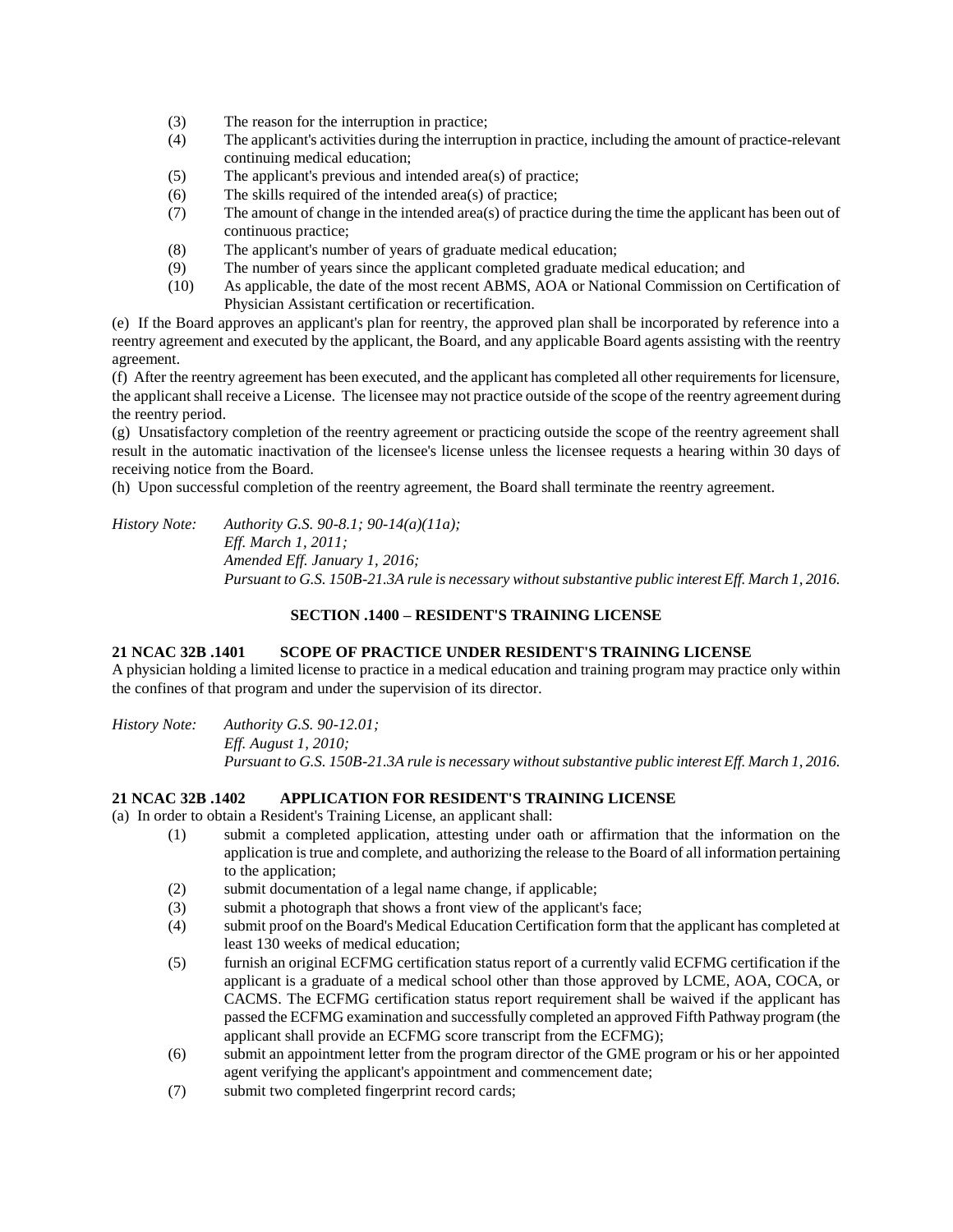- (8) submit a signed consent form allowing a search of local, state, and national files for any criminal record;
- (9) pay a non-refundable fee pursuant to G.S. 90-13.1(b), plus the cost of a criminal background check;
- (10) provide proof that the applicant has taken and passed within three attempts:
	- (A) COMLEX Level 1, COMLEX Level 2 (cognitive evaluation) and, if taken, COMLEX Level 3; or
		- (B) USMLE Step 1, USMLE Step 2 (Clinical Knowledge) and, if taken USMLE Step 3; or
		- (C) MCCQE Part 1 and, if taken, MCCQE Pat 2;
- (11) In the event any of the above required information should indicate a concern about the applicant's qualifications, upon request, the applicant shall supply any additional information the Board deems necessary to evaluate the applicant's competence and character.

(b) In the event any of the above required information should indicate a concern about the applicant's qualifications, an applicant shall be required to appear in person for an interview with the Board or its agent to evaluate the applicant's competence and character, if the Board needs more information to complete the application.

(c) If the applicant previously held a North Carolina residency training license, the licensure requirements established by rule at the time the applicant first received his or her North Carolina residency training license shall apply. Information about these Rules is available from the Board.

*History Note: Authority G.S. 90-8.1; 90-12.01; 90-13.1; 90-14(a); Eff. August 1, 2010; Amended Eff. January 1, 2016; September 1, 2014; November 1, 2013; August 1, 2012; November 1, 2011; Pursuant to G.S. 150B-21.3A rule is necessary without substantive public interest Eff. March 1, 2016; Amended Eff. May 1, 2022.*

## **SECTION .1500 – FACULTY LICENSE**

## **21 NCAC 32B .1501 SCOPE OF PRACTICE UNDER MEDICAL SCHOOL FACULTY LICENSE** A physician holding a Medical School Faculty License may practice only within the confines of the medical school or its

affiliates. "Affiliates" means the primary medical school hospital(s) and clinic(s), as designated by the ACGME.

*History Note: Authority G.S. 90-12.3; Eff. March 1, 2011; Pursuant to G.S. 150B-21.3A rule is necessary without substantive public interest Eff. March 1, 2016.*

# **21 NCAC 32B .1502 APPLICATION FOR MEDICAL SCHOOL FACULTY LICENSE**

(a) The Medical School Faculty License is limited to physicians who have expertise that can be used to help educate North Carolina medical students, post-graduate residents, and fellows but who do not meet the requirements for physician licensure.

(b) In order to obtain a Medical School Faculty License, an applicant shall:

- (1) submit a completed application, attesting under oath or affirmation that the information on the application is true and complete, and authorizing the release to the Board of all information pertaining to the application;
- (2) submit the Board's form, signed by the Dean or the Dean's appointed representative, stating that the applicant has received a full-time paid appointment as either an instructor, lecturer, assistant professor, associate professor, or full professor at a medical school in the state of North Carolina;
- (3) submit documentation of a legal name change, if applicable;
- (4) submit a photograph, two inches by two inches, affixed to the oath or affirmation that has been attested to by a notary public;
- (5) submit proof on the Board's Medical Education Certification form that the applicant has completed at least 130 weeks of medical education. However, the Board shall waive the 130-week requirement if the applicant has been certified or recertified by an ABMS, FRCP, or FRCS approved specialty board within the past 10 years;
- (6) supply a certified copy of applicant's birth certificate or a certified copy of a valid and unexpired U.S. passport if the applicant was born in the U.S. If the applicant does not possess proof of U.S.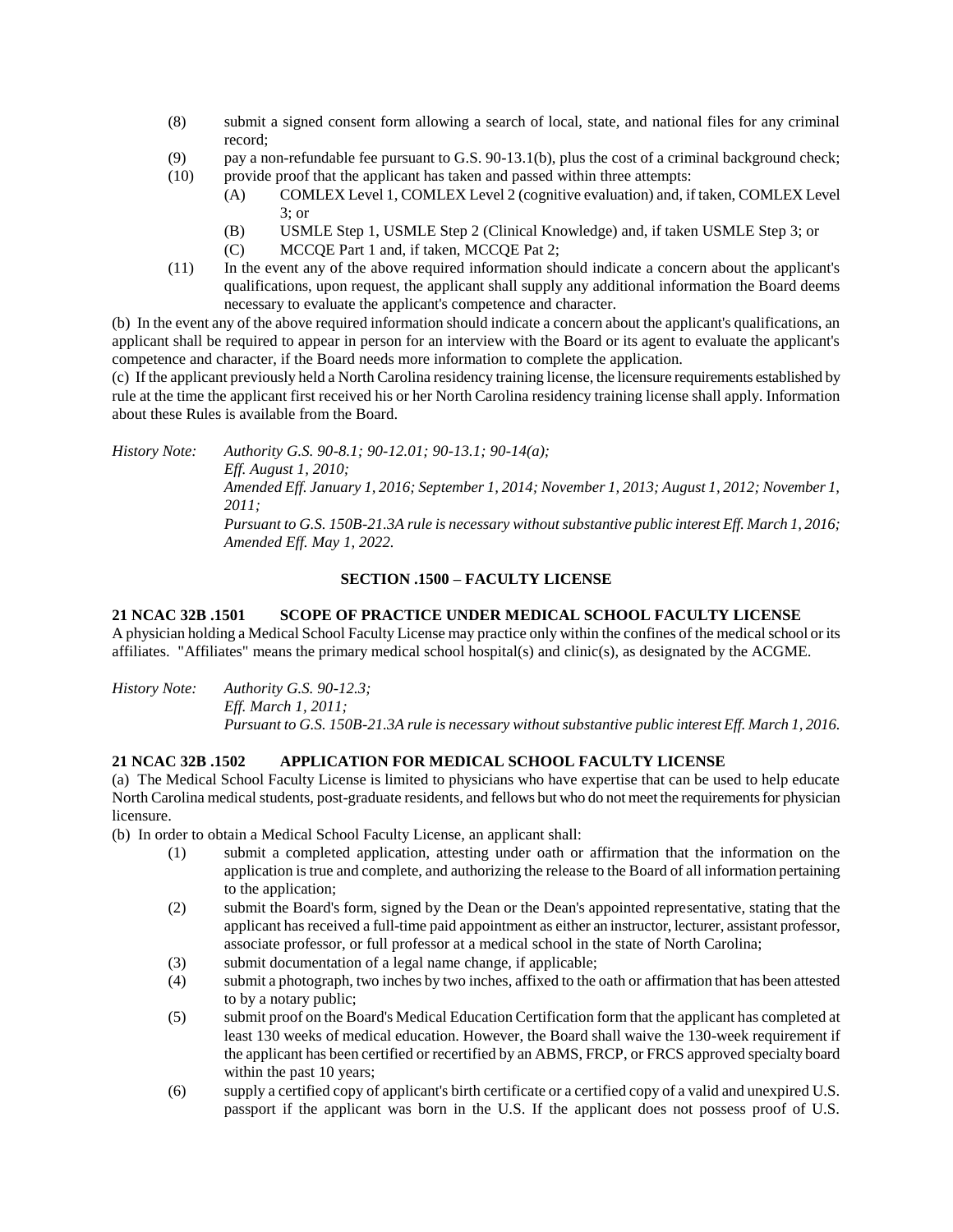citizenship, the applicant must provide information about applicant's immigration and work status which the Board will use to verify applicant's lawful presence in the U.S.;

- (7) submit proof of satisfactory completion of at least one year of GME approved by ACGME, CFPC, RCPSC, or AOA; or evidence of other education, training or experience, determined by the Board to be equivalent;
- (8) submit reports from all medical or osteopathic boards from which the applicant has ever held a medical or osteopathic license, stating the status of the applicant's license and whether or not any action has been taken against the license;
- (9) submit an AMA Physician Profile; and, if applicant is an osteopathic physician, also submit an AOA Physician Profile;
- (10) submit a NPDB report dated within 60 days of applicant's oath;
- (11) submit a FSMB Board Action Data Bank report;
- (12) submit two completed fingerprint record cards supplied by the Board;
- (13) submit a signed consent form allowing a search of local, state, and national files to disclose any criminal record;
- (14) provide two original reference letters from persons with no family or marital relationship to the applicant. These letters must be:
	- (A) from physicians who have observed the applicant's work in a clinical environment within the past three years;
	- (B) on forms supplied by the Board;
	- (C) dated within six months of the applicant's oath; and
	- (D) bearing the original signature of the writer;
- (15) pay to the Board a non-refundable fee pursuant to G.S. 90-13.1(a), plus the cost of a criminal background check; and
- (16) upon request, supply any additional information the Board deems necessary to evaluate the applicant's competence and character.
- (c) All reports must be submitted directly to the Board from the primary source.

(d) An applicant may be required to appear in person for an interview with the Board or its agent if the Board determines it needs more information to evaluate the applicant based on the information provided and the Board's concerns.

(e) An application must be completed within one year of the date of the applicant's oath.

*History Note: Authority G.S. 90-5.1(a)(3); 90-12.3; 90-13.2; Eff. June 28, 2011; Amended Eff. November 1, 2013; Pursuant to G.S. 150B-21.3A rule is necessary without substantive public interest Eff. March 1, 2016; Amended Eff. July 1, 2019.*

## **SECTION .1600 – SPECIAL PURPOSE LICENSE**

## **21 NCAC 32B .1601 SCOPE OF PRACTICE UNDER SPECIAL PURPOSE LICENSE**

The Board may limit the physician's scope of practice under a Special Purpose License by geography, term, practice setting, and type of practice.

*History Note: Authority G.S. 90-12.2A; Eff. August 1, 2010; Pursuant to G.S. 150B-21.3A rule is necessary without substantive public interest Eff. March 1, 2016.*

## **21 NCAC 32B .1602 SPECIAL PURPOSE LICENSE**

(a) The Special Purpose License is for physicians who wish to come to North Carolina for a limited time, scope and purpose, such as to demonstrate or learn a new technique, procedure or piece of equipment, or to educate physicians or medical students.

(b) In order to obtain a Special Purpose License, an applicant shall:

(1) submit a completed application, attesting under oath that the information on the application is true and complete, and authorizing the release to the Board of all information pertaining to the application;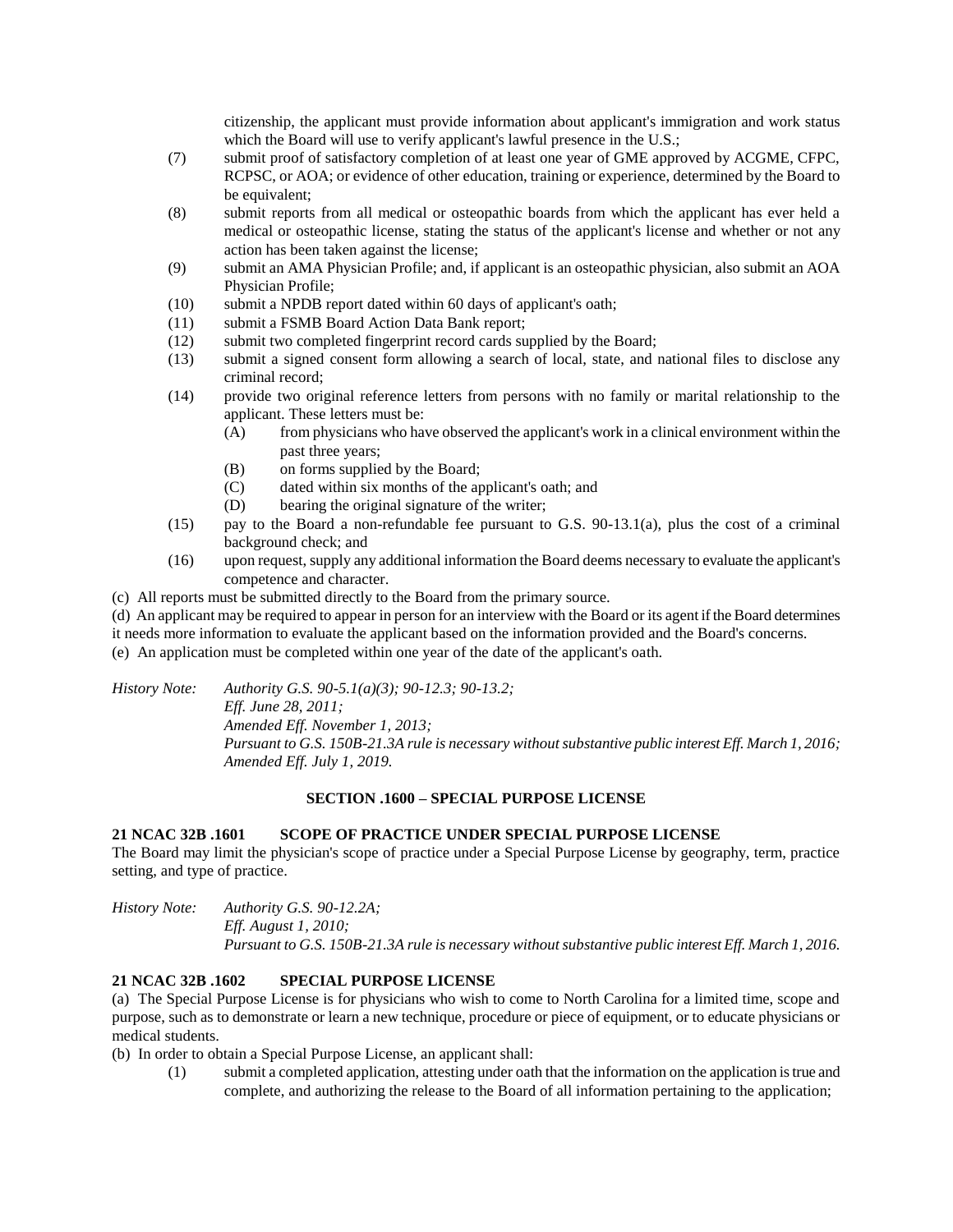- (2) submit a recent photograph, at least two inches by two inches, affixed to the oath, and attested by a notary public;
- (3) submit documentation of a legal name change, if applicable;
- (4) supply a certified copy of applicant's birth certificate if the applicant was born in the United States or a certified copy of a valid and unexpired US passport. If the applicant does not possess proof of U.S. citizenship, the applicant must provide information about applicant's immigration and work status which the Board will use to verify applicant's ability to work lawfully in the United States;
- (5) comply with all requirements of G.S. 90-12.2A;
- (6) submit the Board's form, completed by the mentor, showing that the applicant has received an invitation from a medical school, medical practice, hospital, clinic or physician licensed in the state of North Carolina, outlining the need for the applicant to receive a special purpose license and describing the circumstances and timeline under which the applicant will practice medicine in North Carolina;
- (7) submit an AMA Physician Profile and, if applicant is an osteopathic physician, also submit AOA Physician Profile;
- (8) submit an FSMB Board Action Data Bank report;
- (9) submit two completed fingerprint record cards supplied by the Board;
- (10) submit a signed consent form allowing a search of local, state, and national files for any criminal record;
- (11) pay to the Board a non-refundable fee pursuant to G.S. 90-13.1(a), plus the cost of a criminal background check;
- (12) upon request, supply any additional information the Board deems necessary to evaluate the applicant's competence and character.
- (c) All reports must be submitted directly to the Board from the primary source, when possible.

(d) An applicant may be required to appear in person for an interview with the Board or its agent to evaluate the applicant's competence and character.

(e) An application must be completed within one year of submission. If not, the applicant shall be charged another application fee, plus the cost of another criminal background check.

*History Note: Authority G.S. 90-8.1; 90-9.1; 90-12.2A; 90-13.1; Eff. August 1, 2010; Amended Eff. November 1, 2013; Pursuant to G.S. 150B-21.3A rule is necessary without substantive public interest Eff. March 1, 2016.*

## **SECTION .1700 – OTHER LICENSES**

## **21 NCAC 32B .1701 SCOPE OF PRACTICE UNDER LIMITED VOLUNTEER LICENSE AND RETIRED LIMITED VOLUNTEER LICENSE**

The holder of a Limited Volunteer License or a Retired Volunteer Limited License may practice medicine and surgery only at clinics that specialize in the treatment of indigent patients, and may not receive any compensation for services rendered, either direct or indirect, monetary, in-kind, or otherwise for the provision of medical services.

*History Note: Authority G.S. 90-8.1; 90-12.1A; Eff. August 1, 2010; Amended Eff. November 1, 2013; Pursuant to G.S. 150B-21.3A rule is necessary without substantive public interest Eff. March 1, 2016.*

## **21 NCAC 32B .1702 APPLICATION FOR LIMITED VOLUNTEER LICENSE**

(a) The Limited Volunteer License is available to physicians who hold an active license in a state or jurisdiction other than North Carolina, and who wish to volunteer at civilian indigent clinics.

- (b) In order to obtain a Limited Volunteer License, an applicant shall:
	- (1) submit a completed application, attesting under oath or affirmation that the information on the application is true and complete, and authorizing the release to the Board of all information pertaining to the application;
	- (2) submit a photograph, two inches by two inches, affixed to the oath or affirmation attested to by a notary public;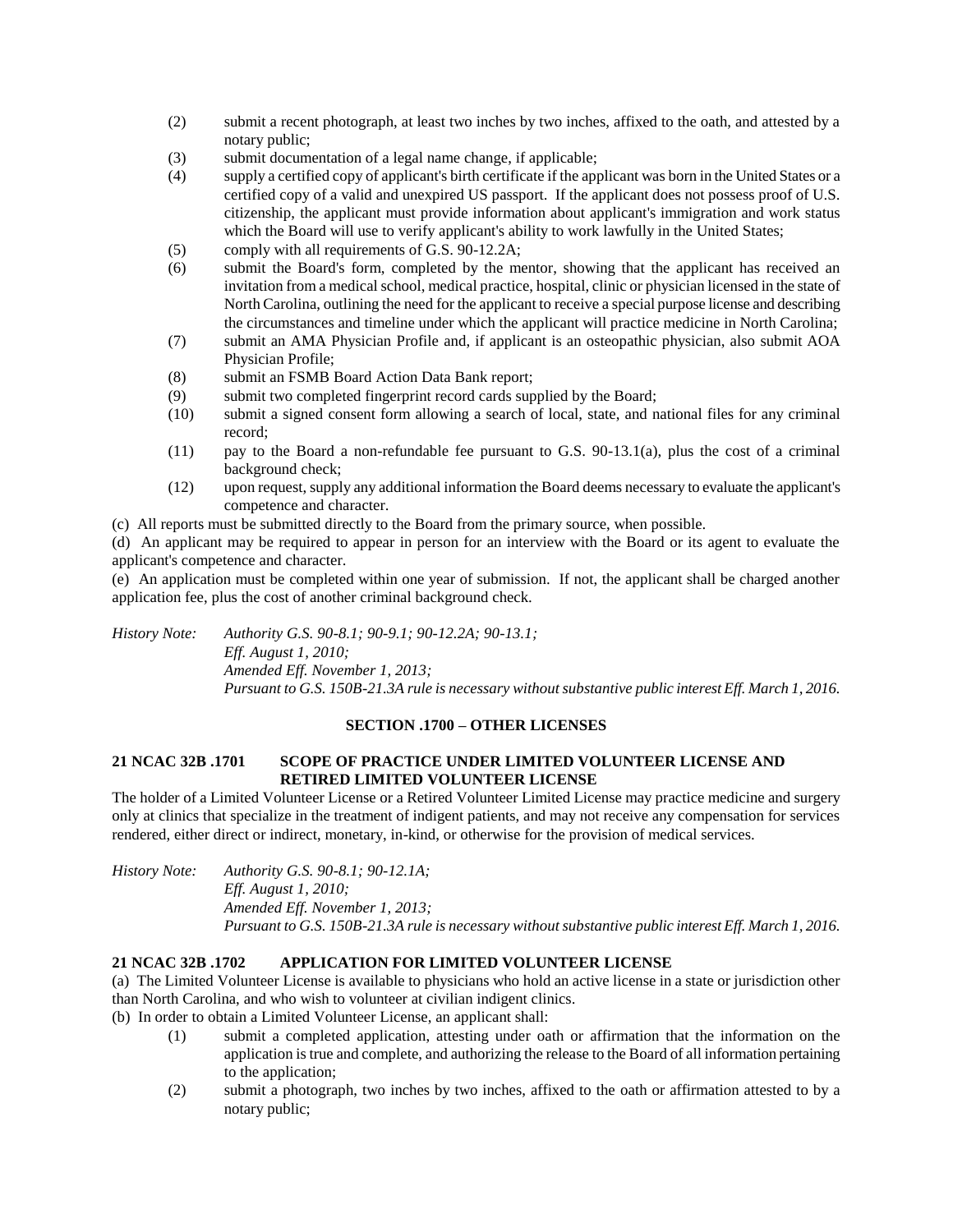- (3) submit documentation of a legal name change, if applicable;
- (4) submit proof of active licensure from another state or jurisdiction indicating the status of the license and whether or not any action has been taken against the license;
- (5) submit a certified copy of applicant's birth certificate if the applicant was born in the United States or a certified copy of a valid and unexpired US passport. If the applicant does not possess proof of U.S. citizenship, the applicant must provide information about applicant's immigration and work status which the Board will use to verify applicant's ability to work lawfully in the United States;
- (6) submit a NPDB report, dated within 60 days of submission of the application;
- (7) submit a FSMB Board Action Data Bank report;
- (8) submit two completed fingerprint record cards supplied by the Board;
- (9) submit a signed consent form allowing a search of local, state, and national files for any criminal record;
- (10) pay to the Board a non-refundable fee pursuant to G.S. 90-13.1(a) to cover the cost of a criminal background check;
- (11) upon request, supply any additional information the Board deems necessary to evaluate the applicant's competence and character.
- (c) All materials must be submitted directly to the Board from the primary source, when possible.

(d) An applicant may be required to appear in person for an interview with the Board or its agent to evaluate the applicant's competence and character.

(e) An application must be completed within one year of the date of submission.

*History Note: Authority G.S. 90-8.1; 90-12.1A; Eff. August 1, 2010; Amended Eff. November 1, 2013; Pursuant to G.S. 150B-21.3A rule is necessary without substantive public interest Eff. March 1, 2016.*

### **21 NCAC 32B .1703 SCOPE OF PRACTICE UNDER RETIRED LIMITED VOLUNTEER LICENSE**

The holder of a Retired Limited Volunteer License may practice medicine and surgery only at clinics that specialize in the treatment of indigent patients, and may not receive any compensation for services rendered, either direct or indirect, monetary, in-kind, or otherwise for the provision of medical services.

*History Note: Authority G.S. 90-8.1; 90-12.1A; Eff. August 1, 2010; Pursuant to G.S. 150B-21.3A rule is necessary without substantive public interest Eff. March 1, 2016.*

## **21 NCAC 32B .1704 APPLICATION FOR RETIRED LIMITED VOLUNTEER LICENSE**

(a) The Retired Limited Volunteer License is available to physicians who have been licensed in North Carolina or another state or jurisdiction, have an inactive license, and who wish to volunteer at indigent clinics.

(b) An applicant who has never held a North Carolina license but held an active license in another state or jurisdiction, which is currently inactive, shall:

- (1) submit a completed application, attesting under oath or affirmation that the information on the application is true and complete, and authorizing the release to the Board of all information pertaining to the application;
- (2) submit a photograph, two inches by two inches, affixed to the oath or affirmation which has been attested to by a notary public;
- (3) submit documentation of a legal name change, if applicable;
- (4) supply a certified copy of applicant's birth certificate if the applicant was born in the United States or a certified copy of a valid and unexpired US passport. If the applicant does not possess proof of U.S. citizenship, the applicant must provide information about applicant's immigration and work status which the Board will use to verify applicant's ability to work lawfully in the United States;
- (5) submit proof of licensure from another state or jurisdiction indicating the status of the license and whether or not any action has been taken against the license;
- (6) submit two completed fingerprint record cards supplied by the Board;
- (7) submit a signed consent form allowing a search of local, state and national files for any criminal record;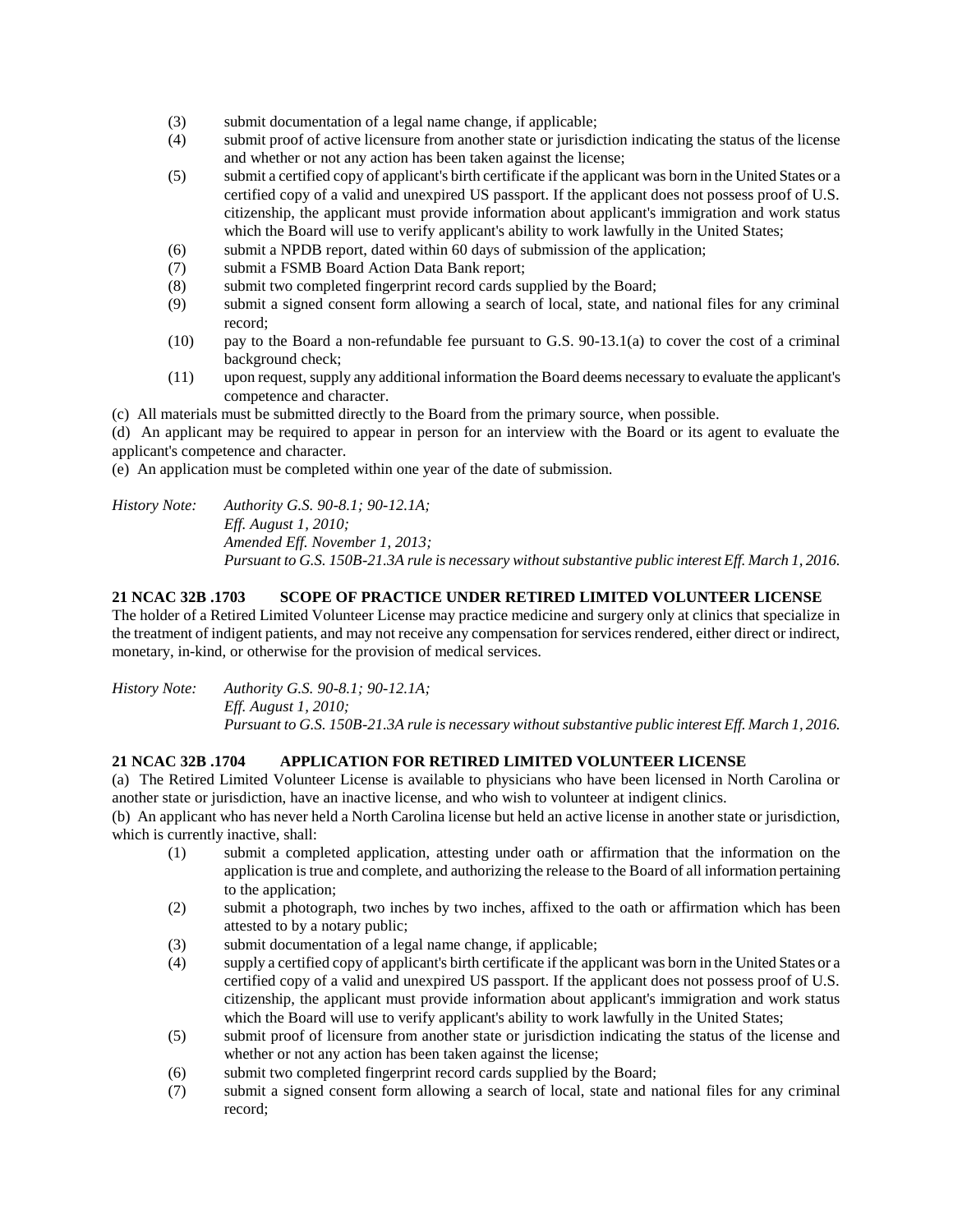- (8) pay to the Board a non-refundable fee pursuant to G.S. 90-13.1(a) to cover the cost of a criminal background check;
- (9) submit a FSMB Board Action Data Bank report;
- (10) submit a NPDB report, dated within 60 days of submission of the application;
- (12) upon request, supply any additional information the Board deems necessary to evaluate the applicant's competence and character.
- (13) All materials must be submitted to the Board from the primary source, when possible.

(c) An applicant who holds an active North Carolina physician license may convert that to a Retired Limited Volunteer License by completing the Application for Retired Volunteer License.

(d) An applicant who held a North Carolina license which has been inactive less than six months may convert to a Retired Limited Volunteer License by completing the Application for Retired Volunteer License.

(e) An applicant who held a North Carolina license which has been inactive for more than six months but less than two years shall meet the requirements set forth in 21 NCAC 32B .1360.

(f) An applicant who held a North Carolina license which has been inactive for more than two years shall meet the requirements set forth at 21 NCAC 32B .1350.

(g) A physician who has been out of practice for more than two years will be required to complete a reentry program as set forth in 21 NCAC 32B .1370.

(h) An applicant may be required to appear in person for an interview with the Board or its agent to evaluate the applicant's competence and character.

(i) An application must be completed within one year of the date of submission.

*History Note: Authority G.S. 90-8.1; 90-12.1A; Eff. August 1, 2010; Amended Eff. November 1, 2013; Pursuant to G.S. 150B-21.3A rule is necessary without substantive public interest Eff. March 1, 2016.*

## **21 NCAC 32B .1705 LIMITED PHYSICIAN LICENSE FOR DISASTERS AND EMERGENCIES**

(a) The Board may, pursuant to G.S. 90-12.5, issue a Limited Physician License for Disasters and Emergencies whenever the Governor of the State of North Carolina has declared a disaster or states of emergency, or in the event of an occurrence for which a county or municipality has enacted an ordinance to deal with state of emergency under G.S. 14- 288.12, 14-288.13, or 14-288.14, or to protect the public health, safety or welfare of its citizens under Article 22 of Chapter 130A of the General Statutes, G.S. 160A-174(a) or G.S. 153A-12(a).

(b) In order to obtain a Limited Physician License for Disasters and Emergencies, an applicant shall:

- (1) provide government-issued photo identification;
- (2) provide proof of current licensure to practice medicine in another state or jurisdiction; and
- (3) submit a completed application, attesting under oath that the information on the application is true and complete, and authorizing the release to the Board of all information pertaining to the application.

(c) The Board may obtain any additional information it deems necessary to evaluate the applicant's competence and character.

(d) The Board may limit the physician's scope of practice as to geography; term; type of practice; and prescribing. (e) A physician holding a Limited Physician License for Disasters and Emergencies shall not receive any compensation, either direct or indirect, monetary, in-kind, or otherwise for the provision of medical services.

*History Note: Authority G.S. 90-12.5; Eff. August 1, 2010; Pursuant to G.S. 150B-21.3A rule is necessary without substantive public interest Eff. March 1, 2016.*

## **21 NCAC 32B .1706 PHYSICIAN PRACTICE AND LIMITED LICENSE FOR DISASTERS AND EMERGENCIES**

- (a) The Board shall waive requirements for licensure in the circumstances set forth in G.S. 90-12.5.
- (b) There are two ways for physicians to practice under this Rule:
	- (1) Hospital to Hospital Credentialing: A physician who holds a full, unlimited, and unrestricted license to practice medicine in another U.S. state, territory, or district and has unrestricted hospital credentials and privileges in any U.S. state, territory, or district may come to North Carolina and practice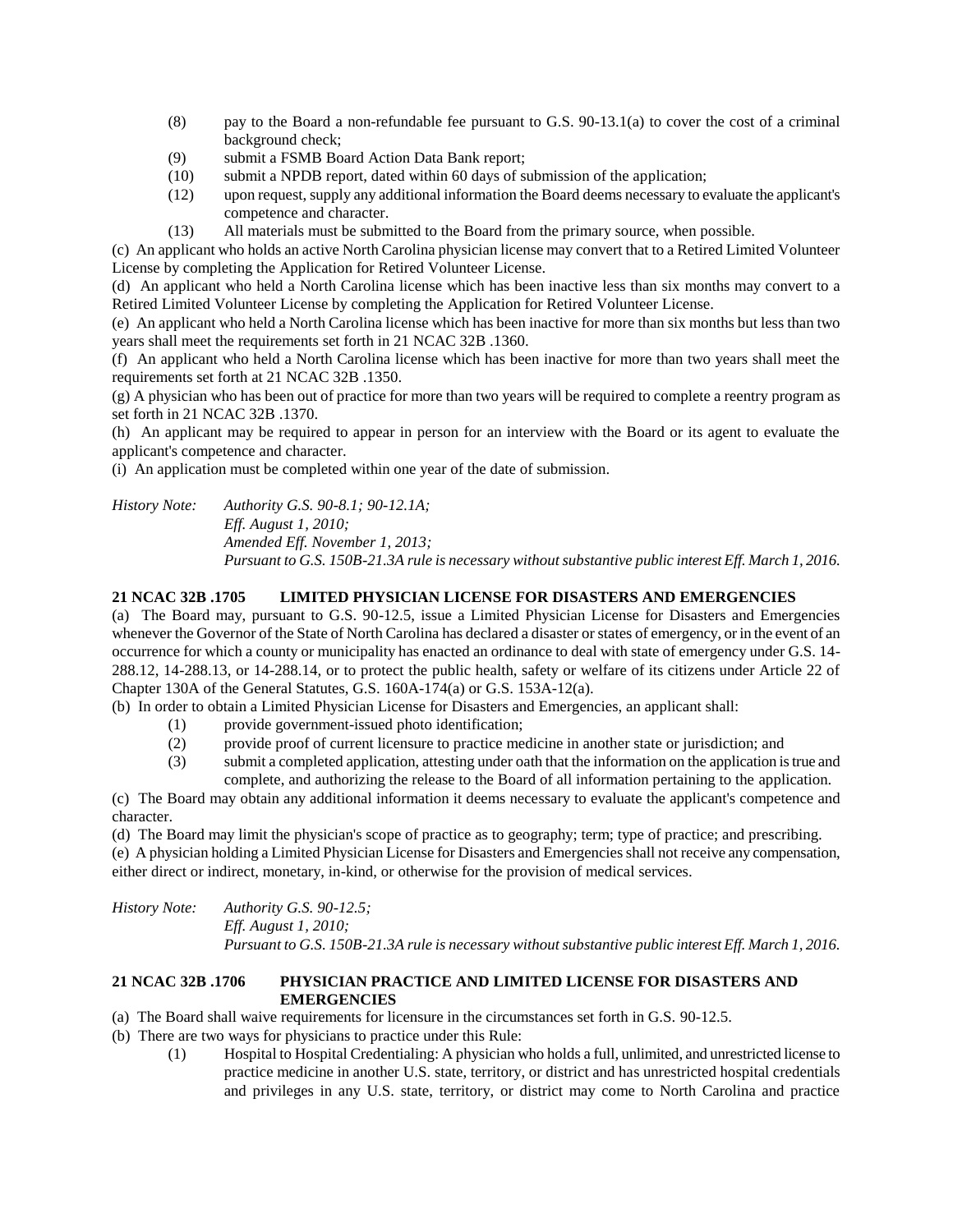medicine at a hospital that is licensed by the North Carolina Department of Health and Human Services upon the following terms and conditions:

- (A) the licensed North Carolina hospital shall verify all physician credentials and privileges;
- (B) the licensed North Carolina hospital shall keep a list of all physicians coming to practice and shall provide this list to the Board within 10 days of each physician practicing at the licensed North Carolina hospital. The licensed North Carolina hospital shall also provide the Board a list of when each physician has stopped practicing medicine in North Carolina under this Rule within 10 days after each physician has stopped practicing medicine under this Rule;
- (C) all physicians practicing under this Rule shall be authorized to practice medicine in North Carolina and shall be deemed to be licensed to practice medicine in the State and the Board shall have jurisdiction over all physicians practicing under this Rule for all purposes set forth in or related to G.S. 90, Article 1, and such jurisdiction shall continue in effect even after any and all physicians have stopped practicing medicine under this Rule;
- (D) a physician may practice under this Rule for the shorter of :
	- (i) 30 days from the date the physician has started practicing under this Rule; or
	- (ii) a statement by an appropriate authority is made that the emergency or disaster declaration has been withdrawn or ended and, at such time, the license deemed to be issued shall become inactive; and
- (E) physicians practicing under this Rule shall not receive any compensation outside of their customary compensation for the provision of medical services during a disaster or emergency.
- (2) Limited Emergency License: A physician who holds a full, unlimited, and unrestricted license to practice medicine in another U.S. state, territory, or district may apply for a limited emergency license on the following conditions:
	- (A) the applicant must complete a limited emergency license application;
	- (B) the Board shall verify that the physician holds a full, unlimited, and unrestricted license to practice medicine in another U.S. state, territory, or district;
	- (C) in response to a declared disaster or state of emergency and in order to best serve the public interest, the Board may limit the physician's scope of practice;
	- (D) the Board shall have jurisdiction over all physicians practicing under this Rule for all purposes set forth in or related to Article 1 of Chapter 90 of the North Carolina General Statutes, and such jurisdiction shall continue in effect even after such physician has stopped practicing medicine under this Rule or the Limited Emergency License has expired;
	- (E) this license shall be in effect for the shorter of:
		- (i) 30 days from the date it is issued; or
		- (ii) a statement by an appropriate authority is made that the emergency or disaster declaration has been withdrawn or ended and, at such time, the license issued shall become inactive; and
	- (F) physicians holding limited emergency licenses shall not receive any compensation outside of their customary compensation for the provision of medical services during a disaster or emergency.

*History Note: Authority G.S. 90.5.1(a)(1)(3); 90-12.5; 90-14(a); Emergency Adoption Eff. October 2, 2018; Emergency Adoption Expired Eff. December 14, 2018; Eff. July 1, 2019.*

## **21 NCAC 32B .1707 LIMITED LICENSE FOR DISASTERS AND EMERGENCIES FOR PHYSICIANS AND PHYSICIAN ASSISTANTS WITH INACTIVE NORTH CAROLINA LICENSES**

*History Note: Authority G.S. 90-5.1(a)(3); 90-12.5; Emergency Adoption Eff. March 20, 2020; Temporary Adoption Eff. June 26, 2020;*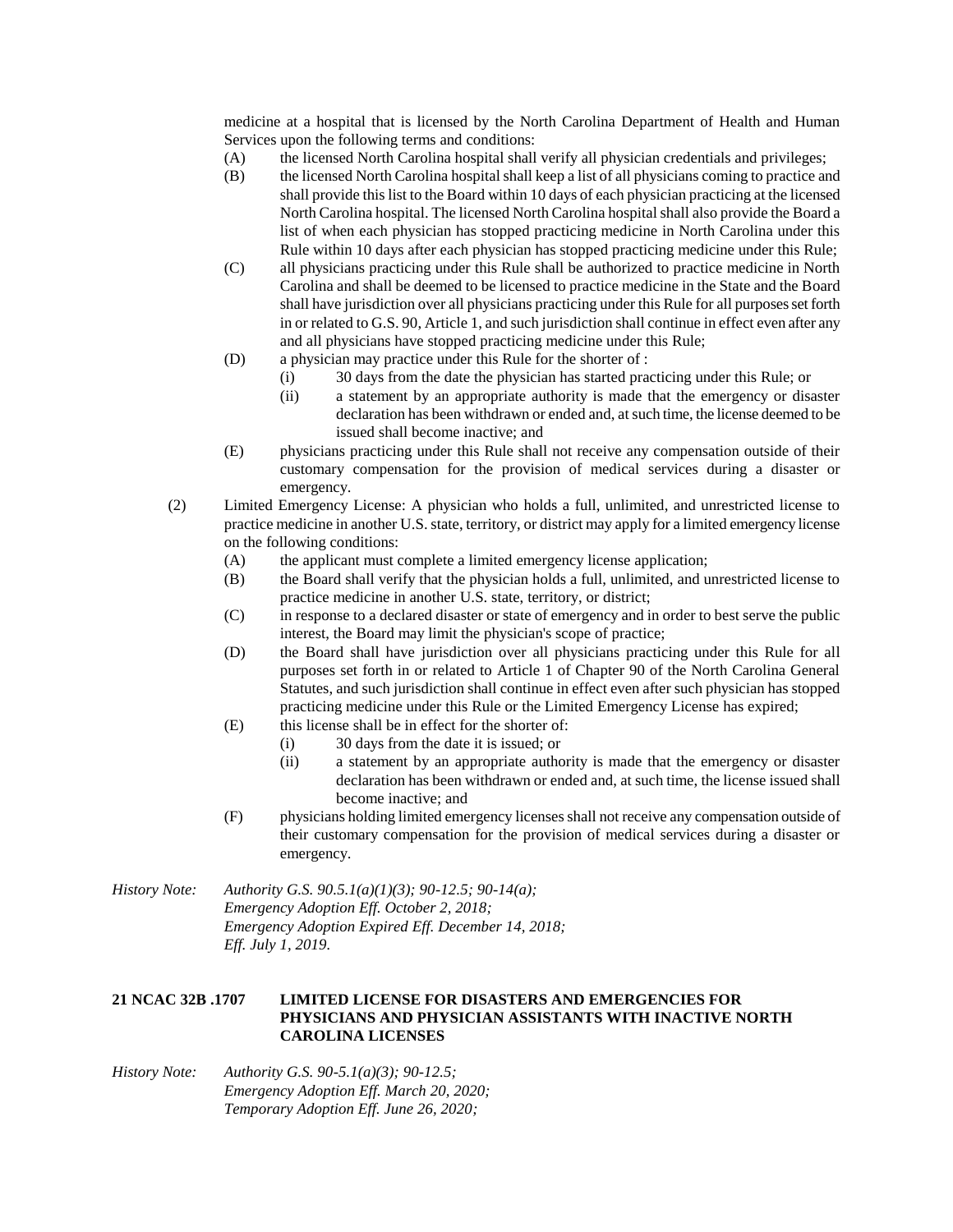*Temporary Adoption Expired Eff. April 11, 2021.*

## **21 NCAC 32B .1708 COVID-19 DRUG PRESERVATION RULE**

(a) The following drugs are "Restricted Drugs" as that term is used in this Rule:

- (1) Hydroxychloroquine;
- (2) Chloroquine;
- (3) Lopinavir-ritonavir;
- (4) Ribavirin; and
- (5) Darunavir.

(b) A physician or physician assistant shall prescribe a Restricted Drug only if that prescription bears a written diagnosis from the prescriber consistent with the evidence for its use.

(c) When a patient has been diagnosed with COVID-19, any prescription of a Restricted Drug for the treatment of COVID-19 shall:

- (1) Indicate on the prescription that the patient has been diagnosed with COVID-19;
- (2) Be limited to no more than a 14-day supply; and
- (3) Not be refilled, unless a new prescription is issued in conformance with this Rule, including not being refilled through an emergency prescription refill.

(d) A physician or physician assistant shall not prescribe a Restricted Drug for the prevention of, or in anticipation of, the contraction of COVID-19 by someone who has not yet been diagnosed.

(e) A prescription for a Restricted Drug may be transmitted orally only if all information required by this Rule is provided to the pharmacy by the physician, physician assistant, or either of their agents, and that information is recorded in writing in accordance with 21 NCAC 46 .1819(e).

(f) This Rule does not affect orders for administration to inpatients of health care facilities.

(g) This Rule does not apply to prescriptions for a Restricted Drug for a patient previously established on that particular Restricted Drug on or before March 10, 2020.

*History Note: Authority G.S. 90-5.1(a)(3); Emergency Adoption Eff. April 6, 2020; Temporary Adoption Eff. June 26, 2020; Eff. April 1, 2021.*

# **SECTION .1800 – RESERVED FOR FUTURE CODIFICATION**

## **21 NCAC 32B .1800 RESERVED FOR FUTURE CODIFICATION**

# **SECTION .1900 – RESERVED FOR FUTURE CODIFICATION**

## **21 NCAC 32B .1900 RESERVED FOR FUTURE CODIFICATION**

## **SECTION .2000 – EXPEDITED APPLICATION FOR PHYSICIAN LICENSE**

## **21 NCAC 32B .2001 EXPEDITED APPLICATION FOR PHYSICIAN LICENSE**

- (a) A physician who meets the qualifications listed in this Rule may apply for a license on an expedited basis.
- (b) An applicant for an expedited physician license shall:
	- (1) complete the Board's application attesting under oath or affirmation that the information on the application is true and complete, and authorizing the release to the Board of all information pertaining to the application;
	- (2) submit documentation of a legal name change, if applicable;
	- (3) submit a photograph, two inches by two inches, affixed to the oath or affirmation that has been attested to by a notary public;
	- (4) supply a certified copy of applicant's birth certificate if the applicant was born in the U.S. or a certified copy of a valid and unexpired U.S. passport. If the applicant does not possess proof of U.S. citizenship, the applicant must provide information about applicant's immigration and work status that the Board will use to verify applicant's ability to work lawfully in the U.S. Applicants who are not